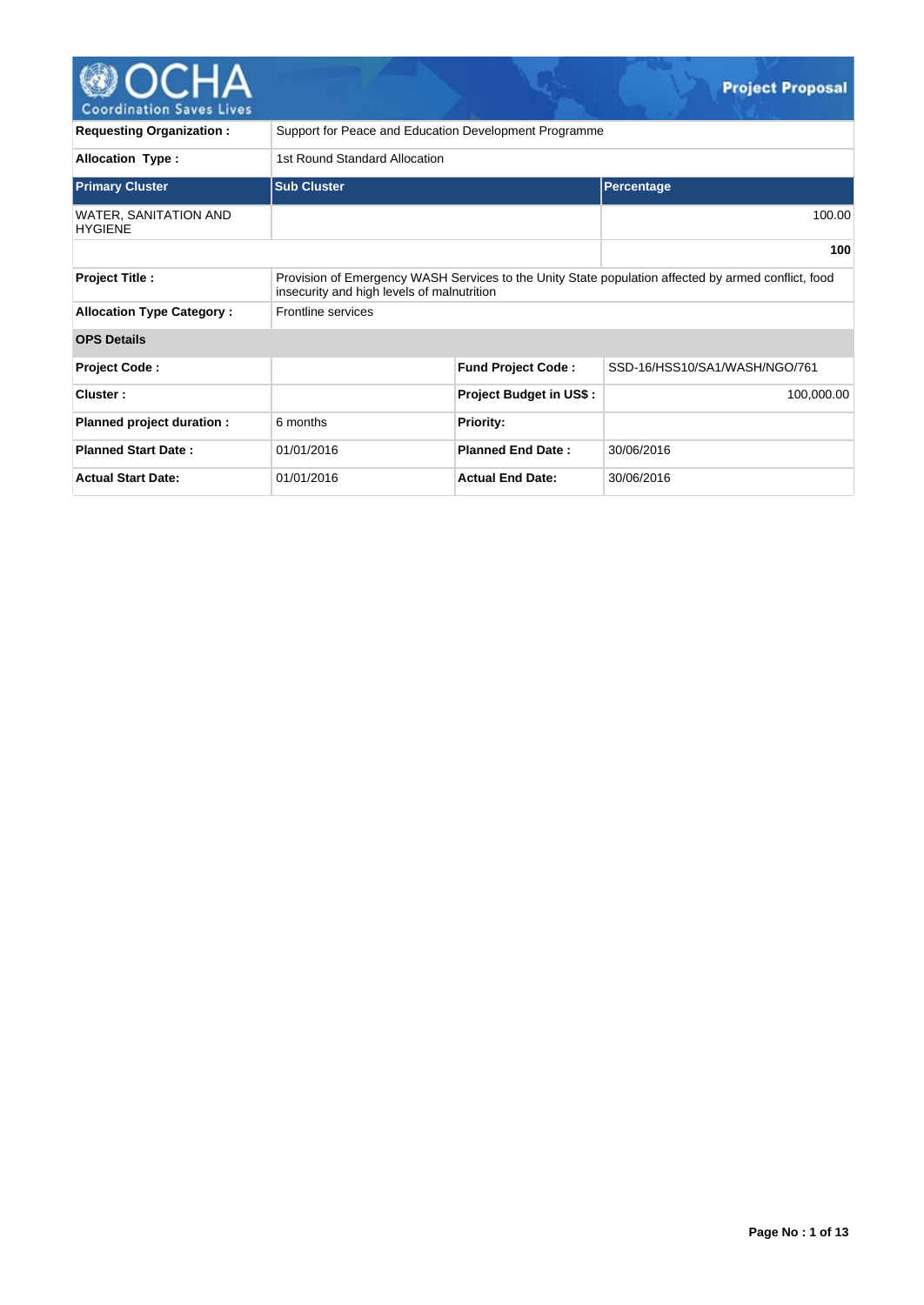| This project is planned to be implemented within duration of 6-Months targeting 1,500 vulnerable IDPs<br>and host community households (9,000 persons) in Nimni, Nyathoar and Bill payams of Guit County<br>Unity State.                                                                                                                                                                                                                                                                                                                                                                                                                                                                                                                                                                                                                                                                                                                                                                                                                                                                                                                                                                                                                                                                                                                                                                                                                                                        |
|---------------------------------------------------------------------------------------------------------------------------------------------------------------------------------------------------------------------------------------------------------------------------------------------------------------------------------------------------------------------------------------------------------------------------------------------------------------------------------------------------------------------------------------------------------------------------------------------------------------------------------------------------------------------------------------------------------------------------------------------------------------------------------------------------------------------------------------------------------------------------------------------------------------------------------------------------------------------------------------------------------------------------------------------------------------------------------------------------------------------------------------------------------------------------------------------------------------------------------------------------------------------------------------------------------------------------------------------------------------------------------------------------------------------------------------------------------------------------------|
| The purpose of this intervention aims to save lives of the affected population and reduce health related<br>WASH issues through provision of safe water supply, sanitation facilities and hygiene education to the<br>targeted beneficiaries.                                                                                                                                                                                                                                                                                                                                                                                                                                                                                                                                                                                                                                                                                                                                                                                                                                                                                                                                                                                                                                                                                                                                                                                                                                   |
| The prioritized specific objectives to achieve the overall goal of this project include:<br>I. To provide the affected population with access to safe adequate water supply of sufficient quantity for<br>drinking, cooking, domestic hygiene and personal hygiene 15lts/p/day.<br>II. To promote household water treatment to communities at-risk of malnutrition crisis or disease<br>outbreak due to consumption poor water quality.<br>III. To provide hygiene promotion activities to communities at-risk of malnutrition crisis or disease<br>outbreak due to poor hygiene and sanitation practices.<br>IV. To promote and reduce environmental health risks<br>V. To promote safe excreta to reduce risks of water borne diseases                                                                                                                                                                                                                                                                                                                                                                                                                                                                                                                                                                                                                                                                                                                                        |
| The key interventions SPEDP will be addressing in three payams of Guit County include:-                                                                                                                                                                                                                                                                                                                                                                                                                                                                                                                                                                                                                                                                                                                                                                                                                                                                                                                                                                                                                                                                                                                                                                                                                                                                                                                                                                                         |
| Water Supply:<br>i. Rehabilitation or repair of 10 hand pumps that will be distributed according to number accessed in the<br>targeted payams of Guit County.<br>ii. Training for water source sanitation committees, comprising of 7 members in each water source<br>rehabilitated (4female:3male) as water collection is considered as responsibility for women.<br>iii. Training of 20 community based pump mechanics for operation and maintenance of hand pumps<br>(6female:9male)                                                                                                                                                                                                                                                                                                                                                                                                                                                                                                                                                                                                                                                                                                                                                                                                                                                                                                                                                                                         |
| Sanitation:<br>i. Prepositioning of materials for construction of 30 emergency shared household latrines in densely IDP<br>sites considering gender specific needs.<br>iii. Support household solid waste management campaigns for improved garbage disposal.                                                                                                                                                                                                                                                                                                                                                                                                                                                                                                                                                                                                                                                                                                                                                                                                                                                                                                                                                                                                                                                                                                                                                                                                                   |
| Hygiene Promotion:<br>i. Recruitment and training of 18 Community hygiene promoters' volunteers (8 females: 10 Males).<br>ii. Conduct routine hygiene awareness sessions in densely populated sites.<br>iii. Soap distribution to the affected population for three months targeting 1,000 HHs<br>iv. Hygiene kits distribution to the affected population for three months.<br>v. Train and distribute water purification products (PUR/Aqua tabs) to 1000 HHs accessing unsafe water<br>from swamps, ponds, streams and rivers for drinking.<br>vi. Provision of buckets, jerry cans for water collection and storage.                                                                                                                                                                                                                                                                                                                                                                                                                                                                                                                                                                                                                                                                                                                                                                                                                                                        |
| A number of factors have predisposed these targeted IDP and host community households to limited or<br>acute shortages of safe drinking water. These factors include the multiple waves of displacement due to<br>the conflict, floods making water logging and limited WASH infrastructure in the remote areas even<br>before the crises. Most of the populations in Guit County were displaced to the PoC in Bentiu where<br>there is access to basic services i.e. WASH while others hid in the bushes and swamps in Bill and<br>Kedat Payams. IDPs and host communities in the remote areas of Guit County have limited coping<br>mechanisms in the absence of adequate WASH services; the remaining coping abilities have been<br>further eroded by prolonged food insecurity, economic downturn and disease outbreaks. The<br>widespread lack of safe drinking water, improved sanitation facilities and poor hygiene practices has left<br>a large proportion of the population at risk of preventable WASH related diseases with the most acute<br>and vulnerable populations found in Nimni, Bill, Kedat, Nyathor, Kuergine and Wathyona payams of Guit<br>County (SPEDP assessment report 3rd to 5th December 2015). The affected community received little<br>humanitarian assistance since the outbreak of the conflict. The very poor sanitation and hygiene<br>practice means increased vulnerability particularly amongst women, elderly, disabled and children. |
|                                                                                                                                                                                                                                                                                                                                                                                                                                                                                                                                                                                                                                                                                                                                                                                                                                                                                                                                                                                                                                                                                                                                                                                                                                                                                                                                                                                                                                                                                 |

## **Direct beneficiaries :**

| <b>Men</b> | Women<br>Boys |       | <b>Girls</b> | Total |
|------------|---------------|-------|--------------|-------|
| 2,050      | 2,475         | 2,075 | 2,400        | 0.000 |

## **Other Beneficiaries :**

| <b>Beneficiary name</b>      | <b>Men</b> | <b>Women</b> | <b>Boys</b> | <b>Girls</b> | <b>Total</b> |
|------------------------------|------------|--------------|-------------|--------------|--------------|
| Children under 5             | 0          |              | 250         | 350          | 600          |
| Internally Displaced People  | 1.150      | 1,265        | 975         | 1.200        | 4,590        |
| People in Host Communities   | 900        | 1.000        | 850         | 850          | 3,600        |
| Pregnant and Lactating Women | 0          | 210          |             | 0            | 210          |
| المستلوم المتساد المستلومات  |            |              |             |              |              |

## **Indirect Beneficiaries :**

This project will also support over 1000 indirect beneficiaries who will be receiving messages of good hygiene and sanitation practices from those who attended trainings on hygiene promotion. It is more likely that those who received water treatment products and soap can also be able to share with relatives as most of South Sudanese communities have the spirit of generosity for one another.

## **Catchment Population:**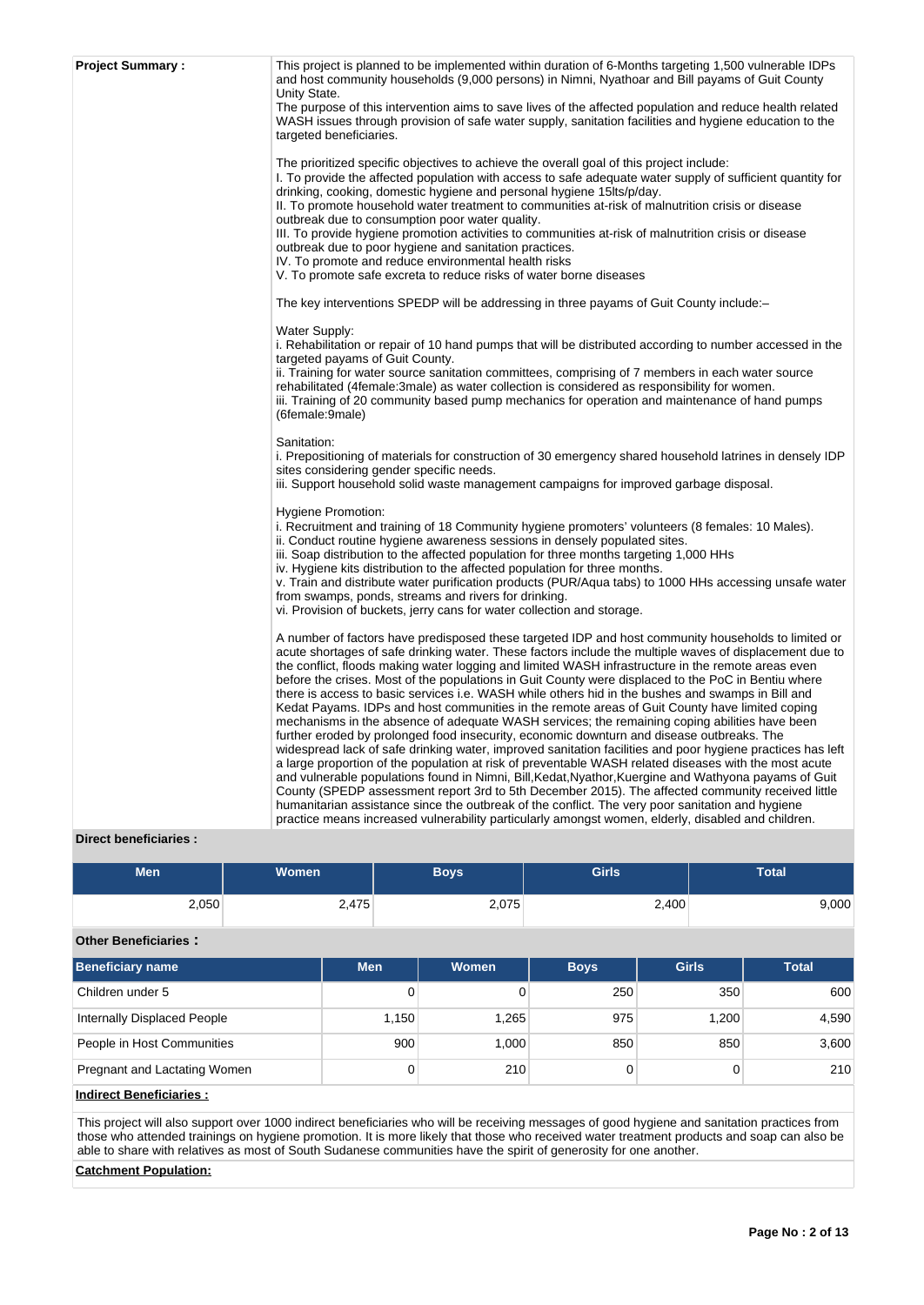The catchment population in Guit County is estimated to be 160,511 (Source: SSRRA). Deputy Commissioner estimated the population of Nimni to be around 17,640. This includes both IDPs and host residents. While an estimated 49,866 persons are believed to be living within the other three adjacent payams.

## **Link with allocation strategy :**

The states of Greater Upper Nile have been the worst hit by the 19th Months-long conflict and have remained fragile to date regardless of the signed compromise peace agreement. The populations in Unity, Upper Nile and Jongolei states have been experiencing recurrent clashes since the outbreak of the conflict, increasing food insecurity, acute malnutrition, drought coupled with the Country wide economic down turn hence creating pressure on the poorly resourced basic services and escalating vulnerability to health issues. There continues to be very high levels of insecurity in Unity state, with access to displaced populations outside of Bentiu PoC highly constrained. Populations in remotes areas have extremely limited access to clean water and low knowledge of safe sanitation and hygiene practices. These have resulted in severe shortages of safe water supply in displacement sites.

The proposed project has been designed to ensure that the targeted conflict-affected communities have continued and regular access to safe water supply, sanitation facilities and good hygiene practices to safe guard the affected population from water related diseases. The main components and activities of this programme are in line with life-saving sector activities of providing access to emergency WASH needs to Save lives and alleviate suffering by providing multi-sector assistance to people in need.

This project will focus on saving lives and alleviating immediate suffering from acute water shortages and communities at risk of malnutrition or disease.

The project components of this proposal link with WASH Cluster's 2016 strategy to ensuring access to safe water supply, sanitation facilities and good hygiene practices to vulnerable population and 2016 HRP objectives; Affected people are ensured with safe, equitable, and sustainable access to sufficient quantity of water for drinking, cooking, and personal and domestic hygiene (15 l/p/day). Affected people have access to safe, sanitary, and hygienic living environment through provision of sanitation services that are secure, sanitary, userfriendly and gender-appropriate. Affected people have access to improved hygienic practices, hygiene promotion and delivery of hygiene products and services on a sustainable and equitable basis.

The project target 9,000 vulnerable IDPs individuals and host community beneficiaries in each of the 3 selected payams in Guit County. Beneficiary targeting will involve a participatory process, which builds on SPEDP's current approach (SPEDP Project Report, 2015) where communities are involved in beneficiary selection, household registration and beneficiary-list verification exercises. The selection criteria be based on female-headed HHs (e.g. widows); child-headed households, pregnant/lactating women-headed HHs; HHs of elderly, malnourished children or disabled people and the sick e.g. people living with or households affected by HIV/AIDs); households with no access to safe water supply, sanitation facilities. The selection will be done through consultative stakeholder meetings involving camp/block leaders, County and Payam authorities (including IDP leaders), village leaders and the target communities themselves. Specifically women and also persons with disabilities will continue be consulted and actively involved in the beneficiary selection.

### **Sub-Grants to Implementing Partners :**

| <b>Partner Name</b>                                    | <b>Partner Type</b>         |                           | <b>Budget in US\$</b> |                             |  |  |  |  |  |  |
|--------------------------------------------------------|-----------------------------|---------------------------|-----------------------|-----------------------------|--|--|--|--|--|--|
|                                                        |                             |                           |                       |                             |  |  |  |  |  |  |
| Other funding secured for the same project (to date) : |                             |                           |                       |                             |  |  |  |  |  |  |
|                                                        | <b>Other Funding Source</b> |                           |                       | <b>Other Funding Amount</b> |  |  |  |  |  |  |
|                                                        |                             |                           |                       |                             |  |  |  |  |  |  |
| Organization focal point:                              |                             |                           |                       |                             |  |  |  |  |  |  |
| <b>Name</b>                                            | <b>Title</b>                | <b>Email</b>              |                       | Phone                       |  |  |  |  |  |  |
| Mr. Soro Mike Hakim                                    | <b>Director</b>             | spedpngo@gmail.com        |                       | 0955028317                  |  |  |  |  |  |  |
| Mr. James Taban                                        | WASH Manager                | taban_james@yahoo.com     |                       | +211955055760               |  |  |  |  |  |  |
| Mr. Tereka James                                       | <b>Operation Manager</b>    | terekajames2000@yahoo.com |                       | +211955028736               |  |  |  |  |  |  |
| Ponny Florence                                         | Accountant                  | ponnyflora@gmail.com      |                       | +211955030644               |  |  |  |  |  |  |
| <b>BACKGROUND</b>                                      |                             |                           |                       |                             |  |  |  |  |  |  |
| 1. Humanitarian context analysis                       |                             |                           |                       |                             |  |  |  |  |  |  |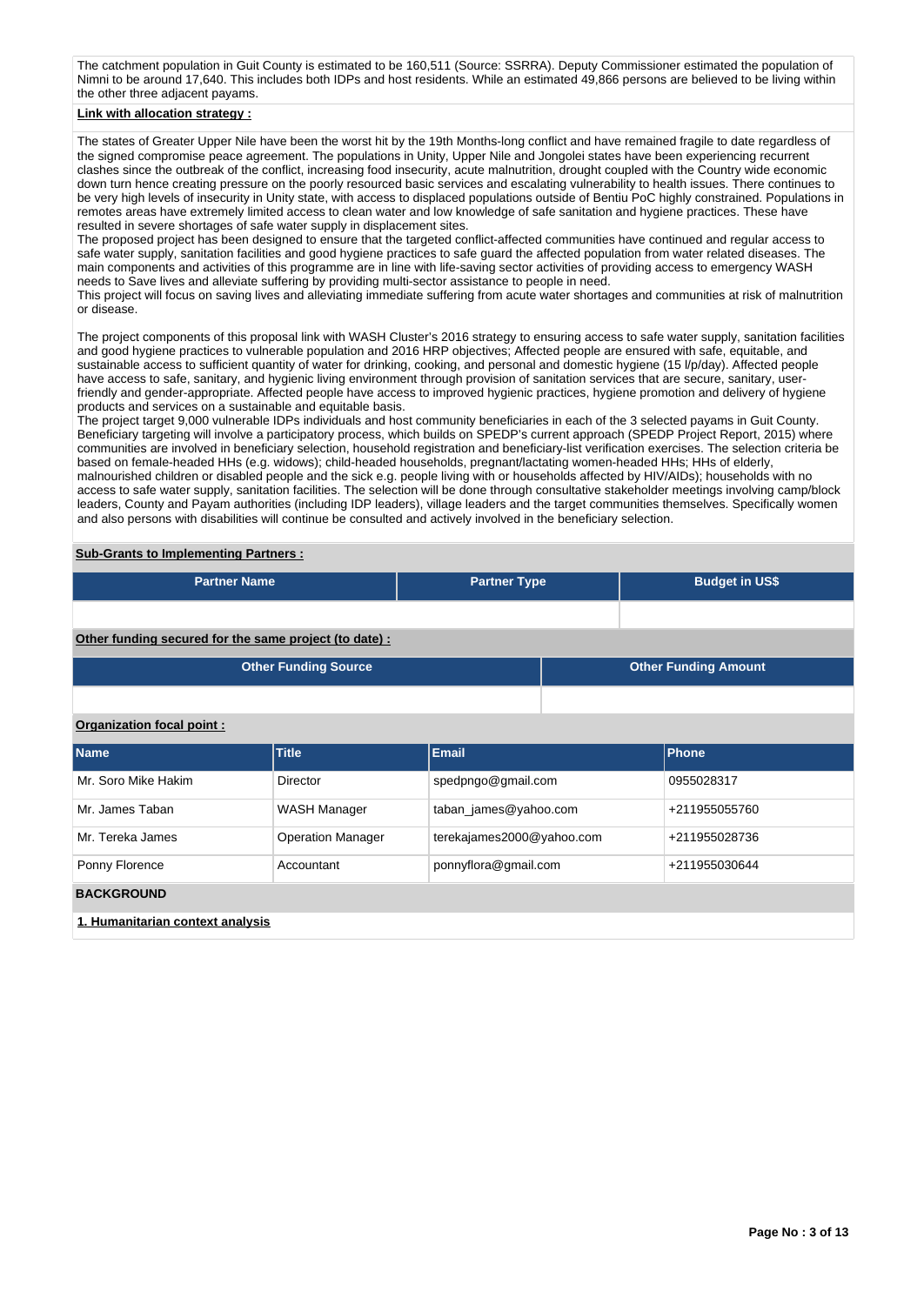Unity State experienced recurrent clashes since the outbreak of the conflict on 15th December 2013. The protracted conflict in Unity State has resulted in multiple waves of displacement across Guit County leading to increased pressure on the poorly resourced basic services hence escalating vulnerability to health issues among the vulnerable population. The renewed fighting on May and June cut 750,000 people in Greater Upper Nile off from humanitarian assistance and forced approximately 150,000 people to flee their homes, many to extremely remote areas (OCHA report 2 July 2015). There continues to be very high levels of insecurity in Unity state, with access to displaced populations outside of Bentiu PoC highly constrained. Populations in remotes areas have extremely limited access to clean water and low knowledge of safe sanitation and hygiene practices. Although the ongoing humanitarian assistance remains crucial, the ongoing response only focuses on solving nascent needs thus limiting important ingredient of early recovery and sustainability.

SPLA offensive attack on SPLA-iO controlled positions in Guit County and the Neighboring Counties swept a significant proportion of the population into the bushes and swampy terrains as civilians were escaping killing, sexual violence, abduction of women, boys and girls and cattle raiding by the Bul Nuer fighters who fought alongside the government forces. Most of the populations in Guit County were displaced to the PoC in Bentiu and others hid in the bushes and swamps in Bill Payam. IDPs and host communities in the remote areas of Guit County have limited coping mechanisms in the absence of adequate WASH services; The remaining coping abilities have been further eroded by prolonged food insecurity, economic downturn, floods and disease outbreaks. The widespread lack of safe drinking water, improved sanitation facilities and poor hygiene practices has left a large proportion of the population at risk of preventable WASH related diseases with the most acute and vulnerable populations found in Nimni, Bill,Kedat,Nyathor,Kuergine and Wathyona payams of Guit County (SPEDP assessment report 3rd to 5th December 2015).

Guit is among Counties with high vulnerability of IDP and host communities estimated as 37,000 individuals in emergency. Flooding in Nimni, Nyathor and Kedat payams protracted water logging and poor WASH conditions continue to have a devastating toll on people's health. Humanitarian capacity in Nimni, Nyathor, and Kedat Payams is non-existent. The affected community received little humanitarian assistance since the outbreak of the conflict. There is no good road network, and people travel on foot to Bentiu PoC and Leer to access basic services. Very few people access services in Bentiu as women who have ventured on the road to Bentiu have reportedly encountered sexual harassment including rapes, extortion and other atrocities. The very poor sanitation and hygiene practice means increased vulnerability particularly amongst women, elderly, disabled and children under 5 years.

Due to the ongoing implementation of the compromise peace agreement, it is imminent that security is more likely to stabilize in the conflict affected areas and the displaced populations are expected to return to their homes of origins hence all the water and sanitation facilities would require sustained operation and maintenance whilst others might require upgrading alongside community capacity strengthening. The priorities for this intervention in targeted locations in Guit, will be based on life saving assistance that include: - Borehole repair and rehabilitation, distribution of water treatment products (PuR and Aqua tabs) , soap, hygiene kits, water containers for collection and storage, garbage bins for garbage disposal. Offer technical support and distribution of materials for construction of emergency household shared latrines in densely IDPs sites.

#### **2. Needs assessment**

SPEDP conducted needs assessment in Nimni, Bill, Nyathor and Kedat on 3rd to 5th December 2015. Findings from the assessment indicated that there are eight boreholes in the four payams assessed with only one borehole in Nimni functioning while the rest are broken down. The average quantity of water obtained from this water point is 5L/C/day mentioned as mentioned by the sample interviewed families, that means community members are living below the minimum survivable Sphere amount of water required per day. Almost 90% of water used for domestic purposes (drinking, cooking and bathing) is collected from the nearby swamps and rivers. For instance, Nimni and Nyathor Payams households use water from Dhur Dhur river, Bill Payam use Jial river and Kedat use water from abandoned Apiary pond water. The population goes to these points in the morning when water is settled to get at least drinking water that they call "clean". Water collected from the swamps has high turbidity and bad smells. People do not treat the dirty water (not even boiling) and drinking it directly has a clear impact of waterborne diseases.

There are no trained community based borehole mechanics at the moment, however, FGD and KIs asserted that they used to have trained pump mechanics before the conflict. The trained pump mechanics are said to be in Bentiu PoC for safety of their lives and some are working with NGOs in the PoC doing WASH Projects. From the assessment, households lack water storage and collection buckets with some sharing one bucket between two households while those with buckets cannot store water for their family sizes. These buckets are used for fetching and at the same time for storage.

#### Sanitation:

From all the assessed payams, it was evidently clear that there are no household latrines. Only latrines were seen at Nimni, Bill, Kedat and Nyathor primary schools but all were very dirty and in appalling state. They seemed to be old enough for usage as these schools are not functional and people misused the latrines.

Open Defecation practice is the norm by all community members and people practice it anyhow not even using CAT style and they use stones and grasses as means of anal cleansing. Children were observed to practice open defecation in standby surface water while others were playing in adjacent connected surface water. There is no specified area for the open defecation which made the community more prone to diseases since the fecal matter is spread everywhere, the risk is even higher during the rainy/ flood season, reported by one of the key informants. There are no hand washing facilities in all the assessed payams, and people have no knowledge of when are critical times for hand washing.

#### Hygiene:

Hygiene generally is poor in the assessed payams ranging from personal to household hygiene. Lack of access to soap, clean utensils and water collection buckets and jerry cans has led community to use dirty containers for water collection. Children were more visible to present poor hygiene practices with some having flies in their eyes that could lead to trachoma and in turn blindness since there is no functional health clinic. All members interviewed did not wash their hands purposely; and only washed their hands while washing their faces and sometimes before/while cooking and eating food. Women deal with menstruation period by using rags/ torn clothes which are washable but due to lack of soap and lack of hygiene practices, they are a high risk of Urinary tract infections. The very low hygiene practices amongst people due to lack of enough clean water has resulted into the prevalence of water borne diseases such as diarrhea, amoebic dysentery and trachoma. The main water/sanitation related diseases in the assessed payams include malaria which is rated very high, diarrhoea, typhoid, intestinal parasite, bilharzia, eye diseases and skin infections. According to this assessment water, sanitation and hygiene are the top priorities for i

## **3. Description Of Beneficiaries**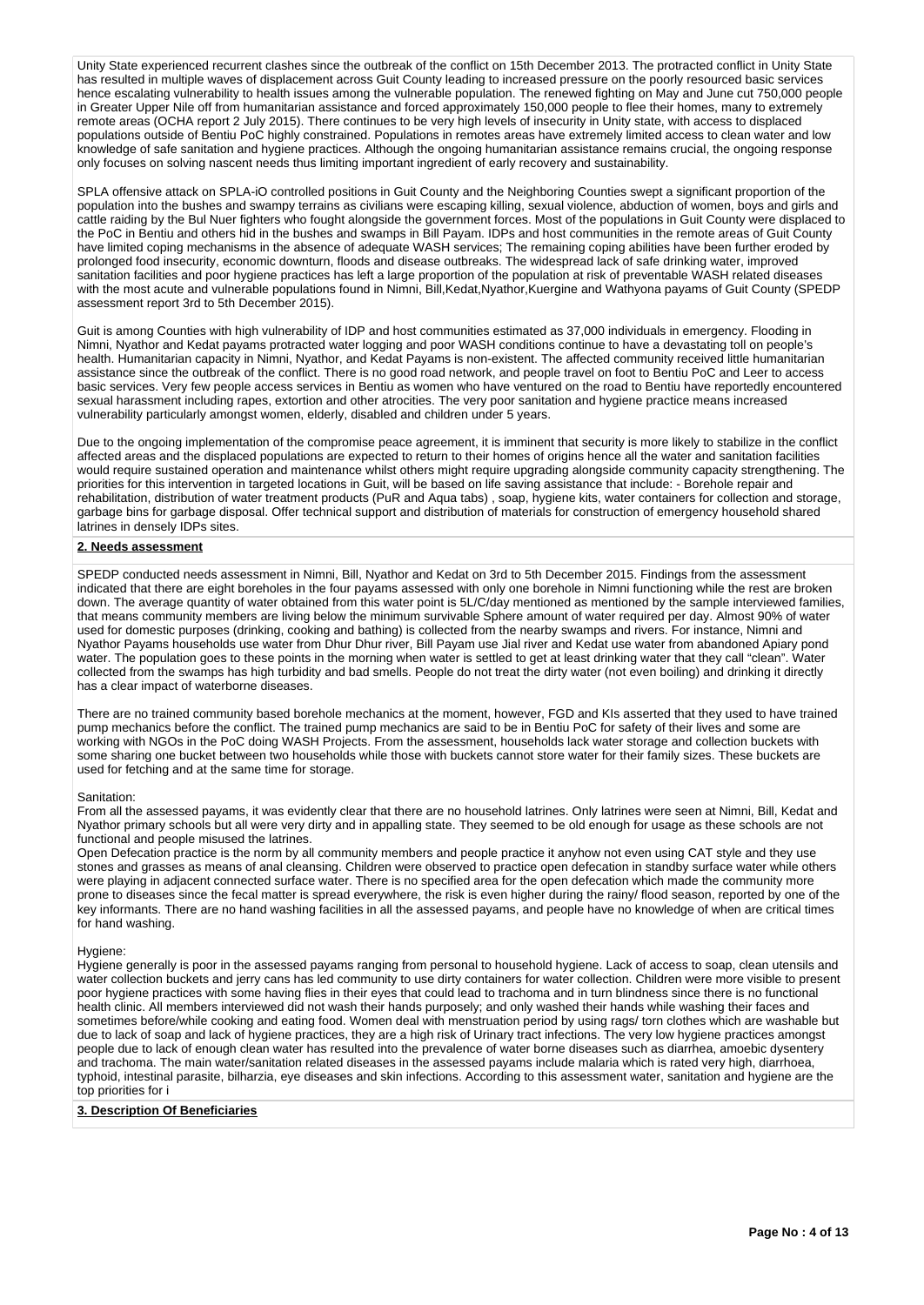The project will target 1265 women, 1150 men, 2075 boys and 2400 girls including people with disabilities. SPEDP will work closely with stakeholders to identify women headed families, lactating mothers, child headed households, families with cases of malnutrition, the elderly and persons with disabilities with no access to safe water supply. The selection committte shall include the local authorities i.e. Payam Administrators, County and Payam WASH focul persons, local chiefs, camp leaders, women and youth representatives. The intervention will concentrate in Nimni, Nyathor and Bill Payams targeting 1,500 vulnerable households.

The targeted groups have participated during the needs assessment as part of the project planning and shall be engaged in the baseline survey. Hygine promotion provide a practical way to facilitate community participation, accountability and monitoring in WASH programmes. Therefore, community hygiene promoters volunteers shall be identified and recruited within the community, they will directly participate in the project planning, implementation and monitoring to promote ownership and effective sustainability after the project ended.

Complaints or project feedbacks shall be channelled through local authorties at payam level, camp leaders or direct to the SPEDP Project implementing staff. Community survey will be done to find out how the beneficiaries prefer to complain. Project documentation will be shared with beneficiaries for accountability purpose. A group will be established to monitor the project that will include the chiefs, camp leaders and community hygiene promoters volunteers. These Beneficiaries will be targeted and promoted to participate in activities planning through the existing or the new committees that are going to be formed and that will ensure transparency and accountability as training on various managerial and monitoring issues will be provided to the committees and community will be involved on the design and the implementation through negotiation, focus group discussions, consultation etc.

#### **4. Grant Request Justification**

The project proposes to provide households that are currently experiencing a humanitarian crises i.e. acute water shortages or poor water quality and poor hygiene and sanitation practices. The proposed intervention will solidify water related diseases through repair and rehabilitation of broken down hand pumps, technical support for household construction of dry pit latrines, provision of water purifiers for promotion of household water treatment and hygiene education to minimize water related diseases among the affected communities. Through drinking of safe water and practicing good hygiene, people are not only less vulnerable to water related diseases but overall quality of life will be strengthened, under 5 mortality rate will be reduced and when people are healthy, they can able to partake on their work and increase on their levels of income or agricultural output. SPEDP will carry out a fully integrated approach in select 'core areas' amongst the four selected Payams of Guit County with clean water, sanitation and hygiene awareness that will be shared to the boarder community. The design of this intervention is based on proven success in concurrent and previous experiences by SPEDP in Aweil North County and Terekeka County of former Central Equatoria State. In these selected core areas, under an integrated approach, the SPEDP team will train community workers in each of the villages who will implement water, hygiene promotion and sanitation interventions as part of the integrated emergency response.

The project will address the needs of different groups including women, men, pregnant/lactating mothers, elderly and people with disabilities to enhance equal and sustainable use of the services. Prior to the implementation of the project activities, proper coordination and consultation will take place with the relevant actors. Community members will be encouraged to participate in planning through existing or new committees that will be formed and that will ensure transparency and accountability as training on various WASH protocols and monitoring issues will be provided to the committees.

## **5. Complementarity**

This project intervention in the poor affected communities of Guit County with unsafe water and inadequate sanitation facilities will reduce the risk of diarrheal diseases and other common water related diseases such as typhoid, intestinal parasite, bilharzia, eye diseases and skin infections. Thus, the provision and promotion of life-saving WASH activities at the individual, household, and community levels in the targeted Payams of Guit County will be regarded as a key strategy for reducing water-borne and water-related diseases in this remote area with poor WASH infrastructure resource setting. To minimize open defecation in the targeted communities, shared household latrines will be constructed through motivation of the community members who will be supported with technical skills, squating slabs, plastic sheets and digging kits. The plan shall be done in collaboration with public health promoters (Hygiene promoters volunters) water engineers and the camp planners. Community mapping shall be done in the densely IDP sites in Bill and Nimni Payams for the allocation of the latrines construction materials.

Since this project is relatively an emergency intervention, SPEDP will work in collaboration with the local authorities and the targeted communities to sought out effective behavior-change methodologies e.g. PHAST as hygiene promotion is a rich public health literature to mitigate on diarrhea and child anthropometrics.

#### **LOGICAL FRAMEWORK**

#### **Overall project objective**

To save lives through provision of safe adequate water supply, sanitation facilities and hygiene education to most vulnerable girls, boys, women and men affected by the conflict, and malnutrition in Guit County.

Specific Objectives

The prioritized objectives to achieve the overall goal of this project include:-

i. To promote household water treatment to communities at-risk of malnutrition crisis or disease outbreak due to poor water quality. ii. To provide hygiene promotion activities to communities at-risk of malnutrition crisis or disease outbreak due to poor hygiene and sanitation practices.

iii. To promote and reduce environmental health risks.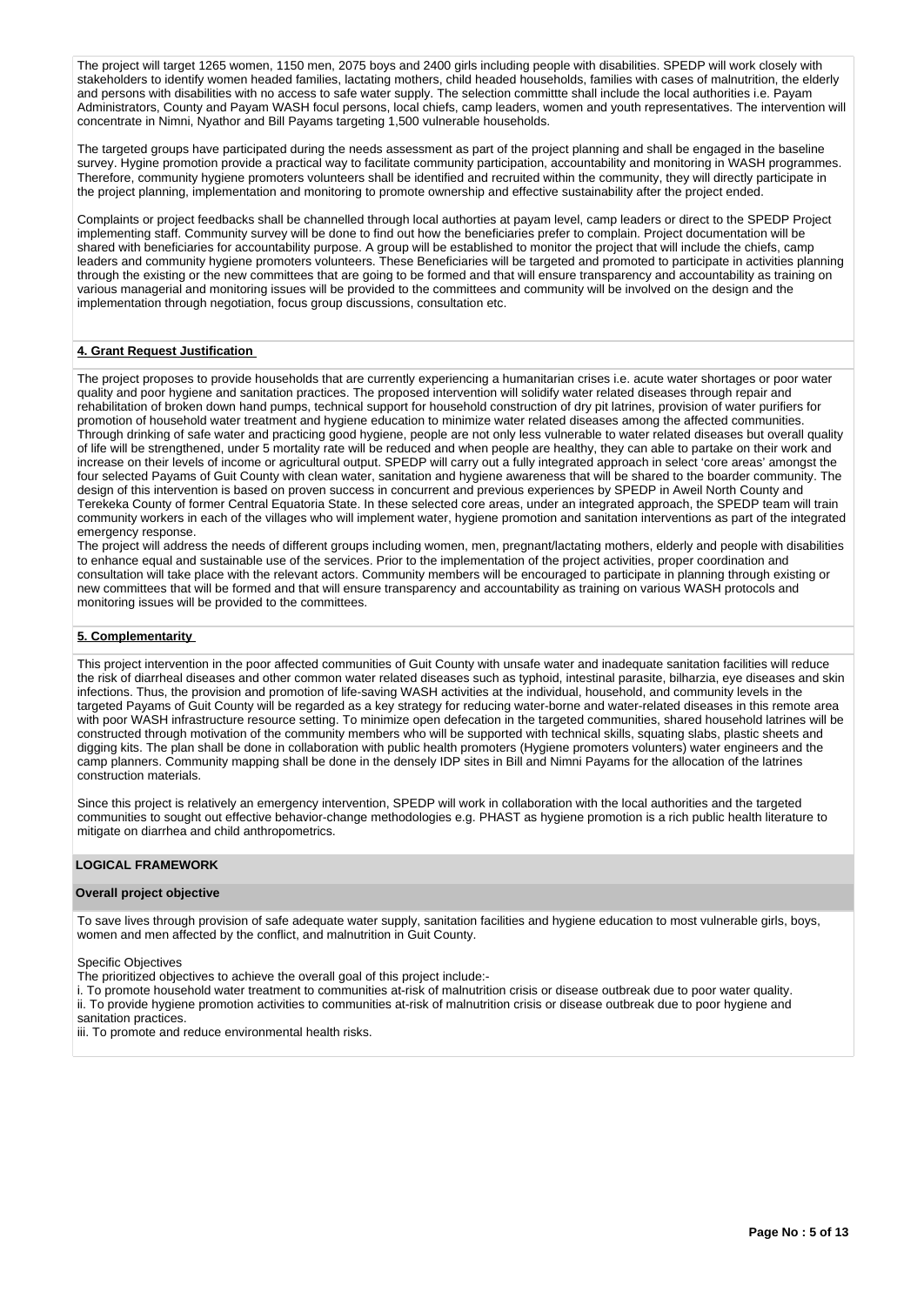| <b>WATER, SANITATION AND HYGIENE</b>                                                                                                                |                                                                                                                   |                                 |  |  |  |  |  |  |  |  |  |  |
|-----------------------------------------------------------------------------------------------------------------------------------------------------|-------------------------------------------------------------------------------------------------------------------|---------------------------------|--|--|--|--|--|--|--|--|--|--|
| <b>Cluster objectives</b>                                                                                                                           | <b>Strategic Response Plan (SRP) objectives</b>                                                                   | <b>Percentage of activities</b> |  |  |  |  |  |  |  |  |  |  |
| CO1: Affected populations have timely<br>access to safe and sufficient quantity of<br>water for drinking, domestic use and hygiene<br>(SPHERE)      | HRP 2016 SO1: Save lives and alleviate<br>suffering through safe access to services and<br>resources with dignity | 40                              |  |  |  |  |  |  |  |  |  |  |
| CO3: Affected populations have knowledge<br>and appropriate behaviors to prevent and<br>mitigate WASH related diseases and practice<br>good hygiene | HRP 2016 SO2: Ensure communities are<br>protected, capable and prepared to cope with<br>significant threats       | 30                              |  |  |  |  |  |  |  |  |  |  |
| CO2: Affected populations are enabled to<br>practice safe excreta disposal with dignity in<br>a secure environment                                  | HRP 2016 SO1: Save lives and alleviate<br>suffering through safe access to services and<br>resources with dignity | 30                              |  |  |  |  |  |  |  |  |  |  |
| <b>Contribution to Cluster/Sector Objectives:</b> Safeguard the conflict affected vulnerable population at-risk of malnutrition crisis or water     |                                                                                                                   |                                 |  |  |  |  |  |  |  |  |  |  |

related disease outbreak.

## **Outcome 1**

Reduced WASH related health risk and improved quality of life of most vulnerable targeted beneficiaries affected by conflict, and malnutrition in Guit County by increasing access to sustainable WASH services

# **Output 1.1**

## **Description**

Targeted beneficiaries will have safe access and means to safe potable water for drinking and other domestic usage as per Sphere standard

## **Assumptions & Risks**

1. Increased threat to staff safety and looting goods and organizational assets as a result of political and economic crisis

2. Shortage of basic commodities such as fuel due to a deepening economic situation cripples humanitarian response.

3.Security situation continues to deteriorate making general access by road to deliver assistance very difficult.

4.Price fluctuation due to economic crisis

5.Limited skilled local staff on the ground

## **Activities**

## **Activity 1.1.1**

Rehabilitation or repair of 10 hand pumps that will be distributed according to number accessed in the targeted payams of Guit County

### **Activity 1.1.2**

Train water source and sanitation committees, comprising of 7 members (4female:3male) in each water source rehabilitated as a means to ensure mid to long term sustainability

### **Activity 1.1.3**

Train community based pump mechanics to be able to facilitate minor and major hand pump repairs as part of sustainability of the WASH infrastructure

## **Indicators**

|                                                                                         |                                                                                                                                                           |                                                                                                                                              |            | <b>End cycle beneficiaries</b> |                      |           | End<br>cycle  |  |  |  |  |  |
|-----------------------------------------------------------------------------------------|-----------------------------------------------------------------------------------------------------------------------------------------------------------|----------------------------------------------------------------------------------------------------------------------------------------------|------------|--------------------------------|----------------------|-----------|---------------|--|--|--|--|--|
| Code                                                                                    | <b>Cluster</b>                                                                                                                                            | <b>Indicator</b>                                                                                                                             | <b>Men</b> | <b>Women</b>                   | $\vert$ Boys $\vert$ | Girls     | <b>Target</b> |  |  |  |  |  |
| Indicator 1.1.1                                                                         | <b>WATER, SANITATION</b><br><b>AND HYGIENE</b>                                                                                                            | Frontline # Number of emergency affected people<br>with access to improved water sources                                                     | 1,050      | 1,415                          | 1,21<br>5            | 1,32<br>0 | 5,000         |  |  |  |  |  |
|                                                                                         | <b>Means of Verification:</b> i. Beneficiaries registration records<br>ii. Monthly water users focus group discussions<br>iii. Community feedback stories |                                                                                                                                              |            |                                |                      |           |               |  |  |  |  |  |
| Indicator 1.1.2                                                                         | <b>WATER, SANITATION</b><br><b>AND HYGIENE</b>                                                                                                            | Frontline # of water points/boreholes rehabilitated                                                                                          |            |                                |                      |           | 10            |  |  |  |  |  |
| iii. post distribution monitoring<br>iv. GPS coordinates<br>v. Hand pump repair details | <b>Means of Verification : i. Distribution log sheets</b><br>ii. Monthly water users focus group discussions                                              |                                                                                                                                              |            |                                |                      |           |               |  |  |  |  |  |
| Testing of water                                                                        |                                                                                                                                                           |                                                                                                                                              |            |                                |                      |           |               |  |  |  |  |  |
| <b>Outcome 2</b>                                                                        |                                                                                                                                                           |                                                                                                                                              |            |                                |                      |           |               |  |  |  |  |  |
|                                                                                         | hygiene kits and soap for hand washing targeting 1,000 households                                                                                         | Incidence of waterborne diseases is reduced as a result of sensitisation about improved hygiene and sanitation practices and distribution of |            |                                |                      |           |               |  |  |  |  |  |
| Output 2.1                                                                              |                                                                                                                                                           |                                                                                                                                              |            |                                |                      |           |               |  |  |  |  |  |
| <b>Description</b>                                                                      |                                                                                                                                                           |                                                                                                                                              |            |                                |                      |           |               |  |  |  |  |  |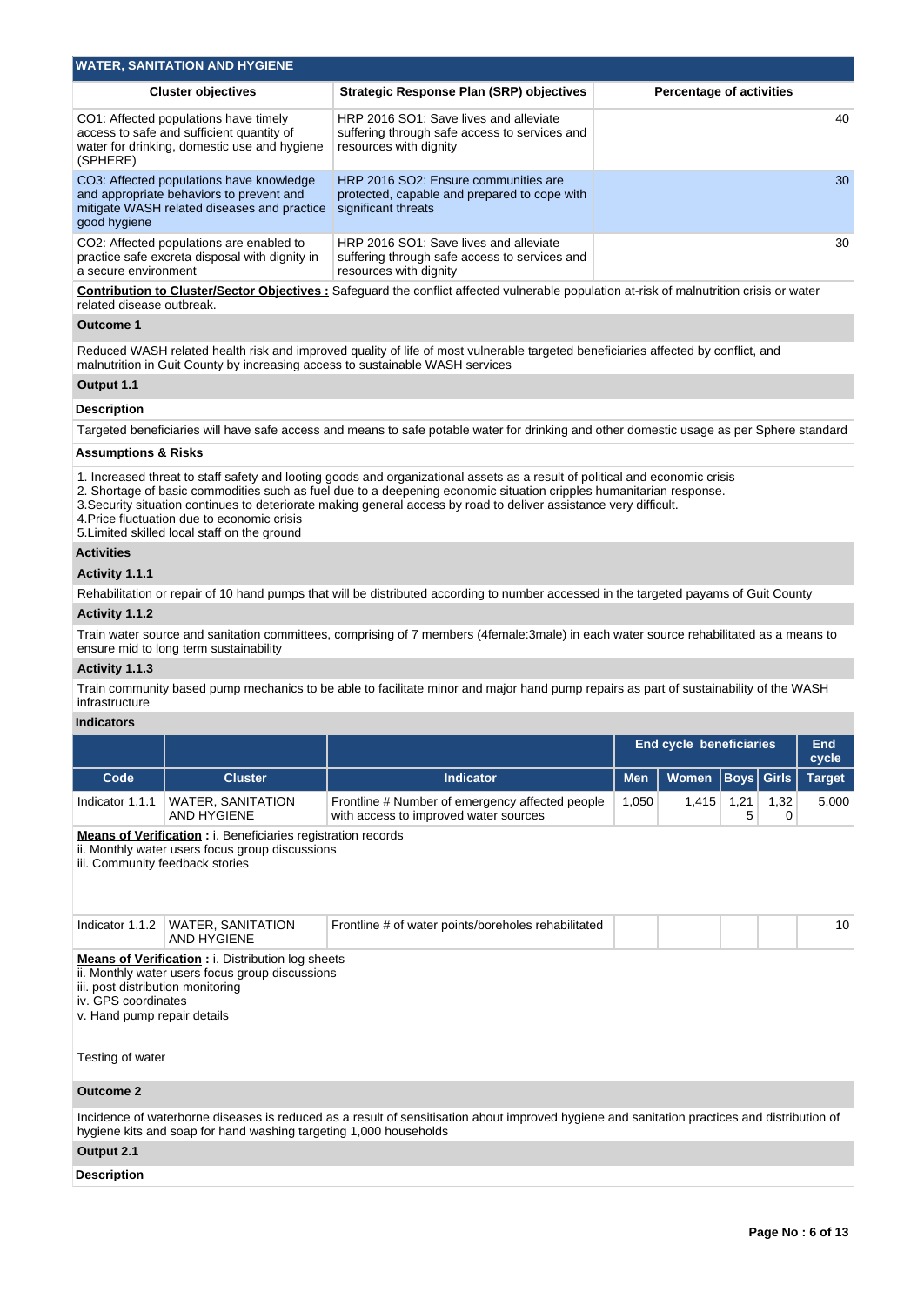Targeted beneficiaries will have access to improved sanitation facilities and receive awareness raising on improved hygiene and sanitation practices

#### **Assumptions & Risks**

- 1. Increased threat to staff safety and looting goods and organizational assets as a result of political and economic crisis
- 2. Shortage of basic commodities such as fuel due to a deepening economic situation cripples humanitarian response.
- 3. Security situation continues to deteriorate making general access by road to deliver assistance very difficult.
- 4. The lack of reliable banking services means that the program handles a lot of cash in the remote project offices.

5. Price fluctuation due to economic crisis

6. Delay in the release of funds

#### **Activities**

## **Activity 2.1.1**

Pre-positioning of materials (slabs and sheets) through the WASH core-pipeline supplies to support construction of 30 blocks of shared household emergency latrines in densely settlements

## **Activity 2.1.2**

Recruitment and training of community hygiene promoters volunteers

#### **Activity 2.1.3**

Train and distribute water purification products (PUR/Aqua tabs) to 1,000 HHs accessing unsafe water from swamps, ponds, streams and rivers for drinking

## **Activity 2.1.4**

Distribution of water storage container s (buckets or jerry cans)

### **Activity 2.1.5**

Distribution of hygiene kits

## **Activity 2.1.6**

Soap distribution for three months targeting 1000 IDPs households

#### **Activity 2.1.7**

Distribution of women's Underwear

### **Activity 2.1.8**

Conduct routine hygiene awareness sessions in densely populated sites in the targeted payams of Guit County.

## **Activity 2.1.9**

Bi-monthly monitoring to check on progress versus the KAP baseline

## **Indicators**

|                                                                                                                                                                                                                        |                                                                                                                                               |                                                                                                                         | <b>End cycle beneficiaries</b>         |                             |           | End<br>cycle |               |  |  |  |
|------------------------------------------------------------------------------------------------------------------------------------------------------------------------------------------------------------------------|-----------------------------------------------------------------------------------------------------------------------------------------------|-------------------------------------------------------------------------------------------------------------------------|----------------------------------------|-----------------------------|-----------|--------------|---------------|--|--|--|
| Code                                                                                                                                                                                                                   | <b>Cluster</b>                                                                                                                                | <b>Indicator</b>                                                                                                        | <b>Men</b>                             | <b>Women</b><br><b>Boys</b> |           | <b>Girls</b> | <b>Target</b> |  |  |  |
| Indicator 2.1.1                                                                                                                                                                                                        | <b>WATER, SANITATION</b><br><b>AND HYGIENE</b>                                                                                                | Frontline # of emergency affected people with<br>access to improved sanitation facilities                               | 342                                    | 413                         | 346       | 400          | 1,501         |  |  |  |
| <b>Means of Verification:</b> i.Distribution log sheets<br>ii. Household visits<br>iii. Baseline/end line KAP survey with progress reports every 2 months<br>iv. Random observation walks<br>v. Beneficiaries feedback |                                                                                                                                               |                                                                                                                         |                                        |                             |           |              |               |  |  |  |
| Indicator 2.1.2                                                                                                                                                                                                        | <b>WATER, SANITATION</b><br><b>AND HYGIENE</b>                                                                                                | Frontline # of community based hygiene<br>promoters trained                                                             | 10                                     | 8                           |           |              | 18            |  |  |  |
| 2. Post distribution monitoring                                                                                                                                                                                        | <b>Means of Verification: 1. Training attendance list.</b>                                                                                    |                                                                                                                         |                                        |                             |           |              |               |  |  |  |
| Indicator 2.1.3                                                                                                                                                                                                        | <b>WATER, SANITATION</b><br>AND HYGIENE                                                                                                       | Frontline # of people trained/sensitized to use<br>emergency sanitation methods                                         | 342                                    | 413                         | 346       | 400          | 1,501         |  |  |  |
| iii. post distribution monitoring                                                                                                                                                                                      | <b>Means of Verification: i. Household visits</b><br>ii. Random walk across the camp sites<br>iv. Attendance list of the trained participants |                                                                                                                         |                                        |                             |           |              |               |  |  |  |
|                                                                                                                                                                                                                        | Indicator 2.1.4   WATER, SANITATION<br><b>AND HYGIENE</b>                                                                                     | Frontline # of people reached through direct and<br>participatory hygiene promotion activities                          | 2,050                                  | 2,475                       | 2,07<br>5 | 2,40<br>0    | 9,000         |  |  |  |
| ii. Community feed feedback<br>iii Household visits                                                                                                                                                                    | <b>Means of Verification</b> : i. Attendance training records<br>iv. Baseline/end line KAP survey with progress reports every 2 months        |                                                                                                                         |                                        |                             |           |              |               |  |  |  |
| Indicator 2.1.5                                                                                                                                                                                                        | <b>WATER, SANITATION</b><br><b>AND HYGIENE</b>                                                                                                | Frontline # of emergency affected women & girls<br>enabled to practice safe, dignified menstrual<br>hygiene management. | 1,000<br>0<br>$\mathbf 0$<br>1,50<br>0 |                             |           |              |               |  |  |  |
| ii. Post distribution monitoring                                                                                                                                                                                       | <b>Means of Verification: i. Distribution list</b>                                                                                            |                                                                                                                         |                                        |                             |           |              |               |  |  |  |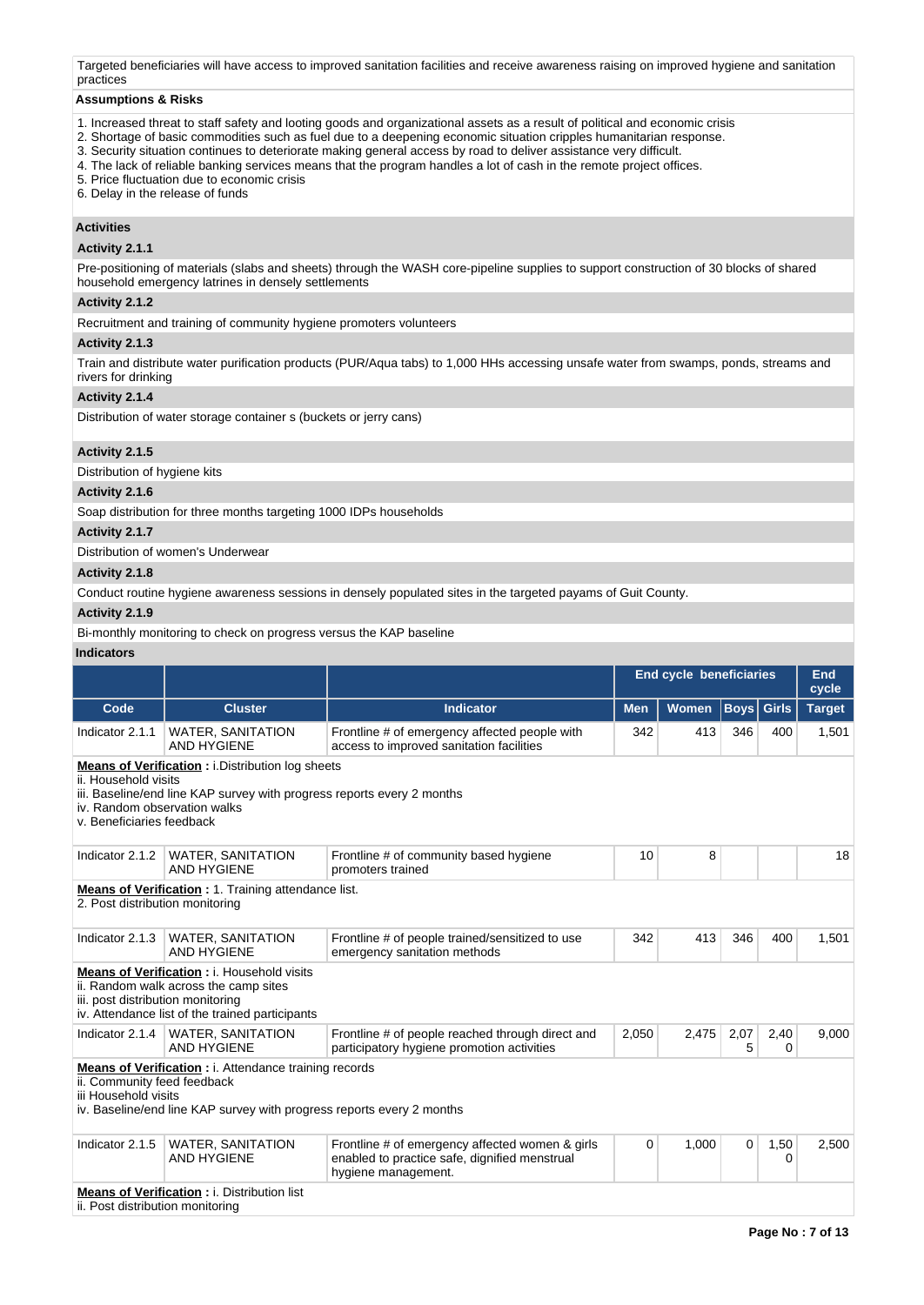| Indicator 2.1.6                                                                                   | <b>WATER, SANITATION</b><br>AND HYGIENE | Frontline # of emergency affected people enabled<br>to practice safe water at the household level. | 2,050 | 2,475 | 2,07<br>5 | 2.40 | 9.000 |  |  |  |  |
|---------------------------------------------------------------------------------------------------|-----------------------------------------|----------------------------------------------------------------------------------------------------|-------|-------|-----------|------|-------|--|--|--|--|
| <b>Means of Verification: i. Household visits</b><br>ii. Focused group discusion                  |                                         |                                                                                                    |       |       |           |      |       |  |  |  |  |
| Indicator 2.1.7                                                                                   | WATER, SANITATION<br>AND HYGIENE        | Frontline # of new latrines constructed                                                            |       |       |           |      | 30    |  |  |  |  |
| <b>Means of Verification:</b>                                                                     |                                         |                                                                                                    |       |       |           |      |       |  |  |  |  |
| <b>Additional Targets:</b> Over 1,000 volnerable people will benefit from this project indirectly |                                         |                                                                                                    |       |       |           |      |       |  |  |  |  |

**M & R**

### **Monitoring & Reporting plan**

#### Baseline survey:

A comprehensive baseline survey will be conducted at the start of the project on February before implementation of the main project activities. The survey will help with the identification of vulnerable groups.

#### Regular monitoring:

Following the analysis of the baseline survey, a comprehensive monitoring system will be designed. This will help project teams with ongoing monitoring of process and impact indicators. Regular household visits will be a component of the regular monitoring in order to check that people have adopted good hygiene practices and are using the items distributed, how households feel about the trainings and whether more additional support is needed.

#### Monthly progress reports:

The project staff will prepare written monthly progress reports. The reports will document findings from the monitoring that is conducted within the community.

#### Internal evaluation:

A final, internal project evaluation will be conducted upon project completion. It will be carried out by CHF monitoring team in collaboration with SPEDP team. The final evaluation should include a comprehensive end baseline survey to test changes on behaviour change since the beginning of the project, and will measure the impact of hygiene education and use of the water systems and erected sanitation facilities.

All the information collected during the final evaluation will be compared to the baseline to verify reported changes as a result of the project.

#### Documentation of learning:

All project monitoring and evaluation information will be compiled into a data base, and use for the preparation of written reports as listed above. Project assistants will be responsible for the inputting of project data and the project manager will have the responsibility of ensuring that the database is maintained and that reports are compiled in a timely manner.

#### Coordination and information sharing:

Information collected throughout this project will be shared regularly with CHF. In addition, it is likely that other agencies, particularly those involved in WASH intervention, will be interested in learning from the project. As a result, information will regularly be made available to the wider humanitarian network during WASH cluster meetings and coordination meetings.

#### **Workplan**

| Activitydescription                                                                                                                                                                                              | Year |  | 2        | 3               |              | 5            |              |  | 8 | 9 | 10 |  |  |  |  |  |  |  |
|------------------------------------------------------------------------------------------------------------------------------------------------------------------------------------------------------------------|------|--|----------|-----------------|--------------|--------------|--------------|--|---|---|----|--|--|--|--|--|--|--|
| Activity 1.1.1: Rehabilitation or repair of 10 hand pumps that will be distributed<br>according to number accessed in the targeted payams of Guit County                                                         | 2016 |  | X.       | $\mathsf{\chi}$ |              |              |              |  |   |   |    |  |  |  |  |  |  |  |
| Activity 1.1.2: Train water source and sanitation committees, comprising of 7<br>members (4female:3male) in each water source rehabilitated as a means to ensure<br>mid to long term sustainability              | 2016 |  |          | X               |              |              |              |  |   |   |    |  |  |  |  |  |  |  |
| Activity 1.1.3: Train community based pump mechanics to be able to facilitate<br>minor and major hand pump repairs as part of sustainability of the WASH<br>infrastructure                                       | 2016 |  |          | X               |              |              |              |  |   |   |    |  |  |  |  |  |  |  |
| Activity 2.1.1: Pre-positioning of materials (slabs and sheets) through the WASH<br>core-pipeline supplies to support construction of 30 blocks of shared household<br>emergency latrines in densely settlements | 2016 |  | $\times$ | <b>X</b>        | $\bar{X}$    | X            |              |  |   |   |    |  |  |  |  |  |  |  |
| Activity 2.1.2: Recruitment and training of community hygiene promoters volunteers                                                                                                                               | 2016 |  | X        |                 |              |              |              |  |   |   |    |  |  |  |  |  |  |  |
| Activity 2.1.3: Train and distribute water purification products (PUR/Aqua tabs) to<br>1,000 HHs accessing unsafe water from swamps, ponds, streams and rivers for<br>drinkina                                   | 2016 |  | $\times$ | <b>X</b>        | <sup>X</sup> |              |              |  |   |   |    |  |  |  |  |  |  |  |
| Activity 2.1.4: Distribution of water storage container s (buckets or jerry cans)                                                                                                                                | 2016 |  | X        |                 |              |              |              |  |   |   |    |  |  |  |  |  |  |  |
| Activity 2.1.5: Distribution of hygiene kits                                                                                                                                                                     | 2016 |  | $\times$ | $\mathsf{X}$    | X            |              |              |  |   |   |    |  |  |  |  |  |  |  |
| Activity 2.1.6: Soap distribution for three months targeting 1000 IDPs households                                                                                                                                | 2016 |  | X.       | <b>X</b>        | X            |              |              |  |   |   |    |  |  |  |  |  |  |  |
| Activity 2.1.7: Distribution of women's Underwear                                                                                                                                                                | 2016 |  | X        |                 |              |              |              |  |   |   |    |  |  |  |  |  |  |  |
| Activity 2.1.8: Conduct routine hygiene awareness sessions in densely populated<br>sites in the targeted payams of Guit County.                                                                                  | 2016 |  | X.       | <b>X</b>        | $\mathsf{X}$ | $\mathsf{x}$ | $\mathsf{x}$ |  |   |   |    |  |  |  |  |  |  |  |
| Activity 2.1.9: Bi-monthly monitoring to check on progress versus the KAP baseline                                                                                                                               | 2016 |  | X.       | $\mathsf{X}$    | ΙX.          | X.           | X            |  |   |   |    |  |  |  |  |  |  |  |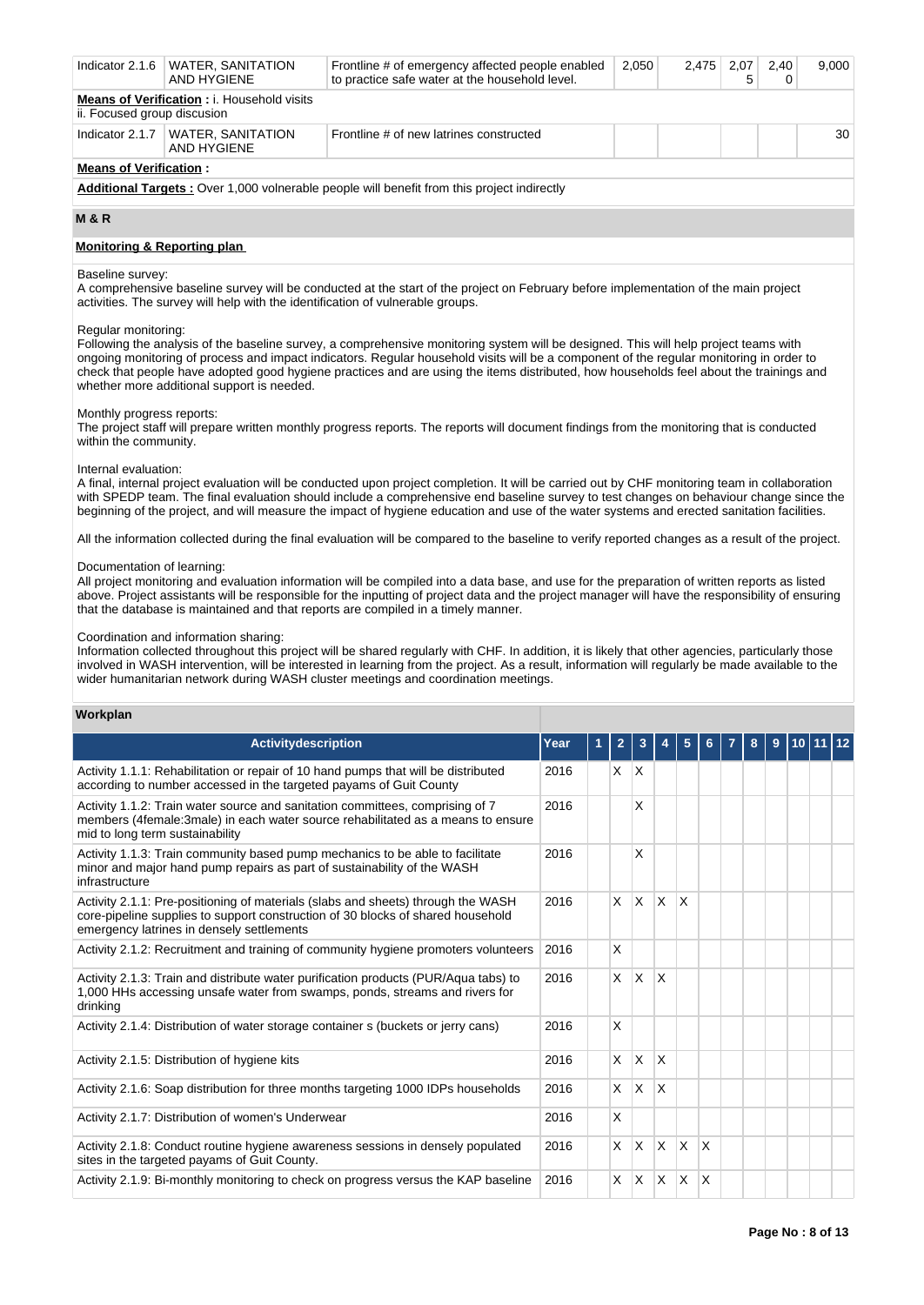## **Accountability to Affected Populations**

Throughout the implementation of this project there will be a high level of involvement and interaction between SPEDP implementing team and the targeted beneficiaries. Key elements of involvement of local authorities and members of the targeted communities will include targeting beneficiaries, participating in monitoring activities and being involved in decision making for the selection of the beneficiaries. The targeted groups have participated during the needs assessment as part of the project planning and shall be engaged in the baseline survey. Hygine promotion provide a practical way to facilitate community participation, accountability and monitoring in WASH programmes. Therefore, community hygiene promoters volunteers shall be identified and recruited within the community, they will directly participate in the project planning, implementation and monitoring to promote ownership and effective sustainability after the project ended.

Complaints or project feedbacks shall be channelled through local authorties at payam level, camp leaders or direct to the SPEDP Project implementing staff. Community survey will be done to find out how the beneficiaries prefer to complain. Project documentation will be shared with beneficiaries for transparency and accountability purpose. A group that consist of chiefs, camp leaders and community hygiene promoters volunteers.

will be established to monitor the project progress.

SPEDP will consider principles of "Do No Harm'' by accessing the level of vulnerability by age, gender, and diversity so that most vulnerable groups are prioritized. There will also be review of vulnerability caused by project activities so that mitigation measures are put in place from the lessons learnt.

#### **Implementation Plan**

This project will be implemented directly by SPEDP while core pipeline supplies for the project implementation will be accessed from UNICEF and transported by the logistic cluster. SPEDP will continue to collaborate with are the SSRRA, chiefs and community elders. All the activities will be implemented within the dry season to easy access to the project sites. SPEDP will form monitoring committee that includes the chiefs, camp leaders and hygiene promoters' volunteers. This committee will support the project implementation process and to ensure that the beneficiaries have a voice in the project implementation process. Together with the stakeholders SPEDP will set Criteria for selecting beneficiaries among the IDPs, returnees and vulnerable host households: The beneficiary selection criteria will be Female-headed HHs (widows), Child-headed households, Pregnant/lactating women-headed HHs and the labour poor i.e. elderly, malnourished children, persons with disabilities, sick e.g. people living with or households affected by HIV/AIDs.

These beneficiaries will be selected in consultation with local leaders and target community members as well the SSRRA. There will be respect for peoples' privacy and confidentiality and on any sensitive aspects of targeting and beneficiary selection; SPEDP will use proxy methods and/or secondary information where possible.

Regular project monitoring/ post-monitoring distribution monitoring will be done to assess progress against targets and also get feedback from the beneficiaries on the benefits of the intervention. SPEDP will share a simplified version of its monitoring framework with key stakeholders (SSRRA/RRC, local leaders and beneficiary representatives – men and women - and where necessary. Post distribution monitoring will be done during implementation and simple community-based reviews and lesson-learn meetings will be conducted at least twice in the life time of the project.

#### **Coordination with other Organizations in project area**

| Name of the organization | Areas/activities of collaboration and rationale |
|--------------------------|-------------------------------------------------|
| <b>UNICEF</b>            | Core pipeline supplies                          |
| <b>IOM</b>               | Core pipeline supplies                          |
|                          |                                                 |

#### **Environment Marker Of The Project**

B+: Medium environmental impact with mitigation(sector guidance)

#### **Gender Marker Of The Project**

2a-The project is designed to contribute significantly to gender equality

#### **Justify Chosen Gender Marker Code**

This project will target women, men, children, elderly and people with disabilities in critical WASH needs. By applying the principles of gender mainstreaming and vulnerable group's issues in the design and implementation of all sub-activities, this shall help in ensuring proper targeting of the most vulnerable conflict-affected population, promote equality and generally reduce vulnerability.

Gender equality will be supported by the framework of the UN Security Council Resolution 1325 on gender; SPEDP will prioritize issues of gender to reduce gender-based vulnerabilities in this project. Baseline assessment will be designed to capture gender and protection concerns in this intervention, SPEDP shall ensure that gender is integrated in the entire project cycle, implementation informed by both contextual and gender analysis, and focus on gender-based violence maintained.

Participation: participation of the target groups will be paramount to the success of this project. The targeted communities will be involved in all stages of project planning, reporting, monitoring and evaluation. Through the working committees, established at the beginning of the project, the beneficiaries and members of the community will participate in the design of the project, in decisions on the targeted group and in the implementation of activities. Information will be shared throughout the project cycle on all aspects of implementation. This will ensure that there are opportunities to discuss if implemented activities respond to the communities primary concerns.

#### **Protection Mainstreaming**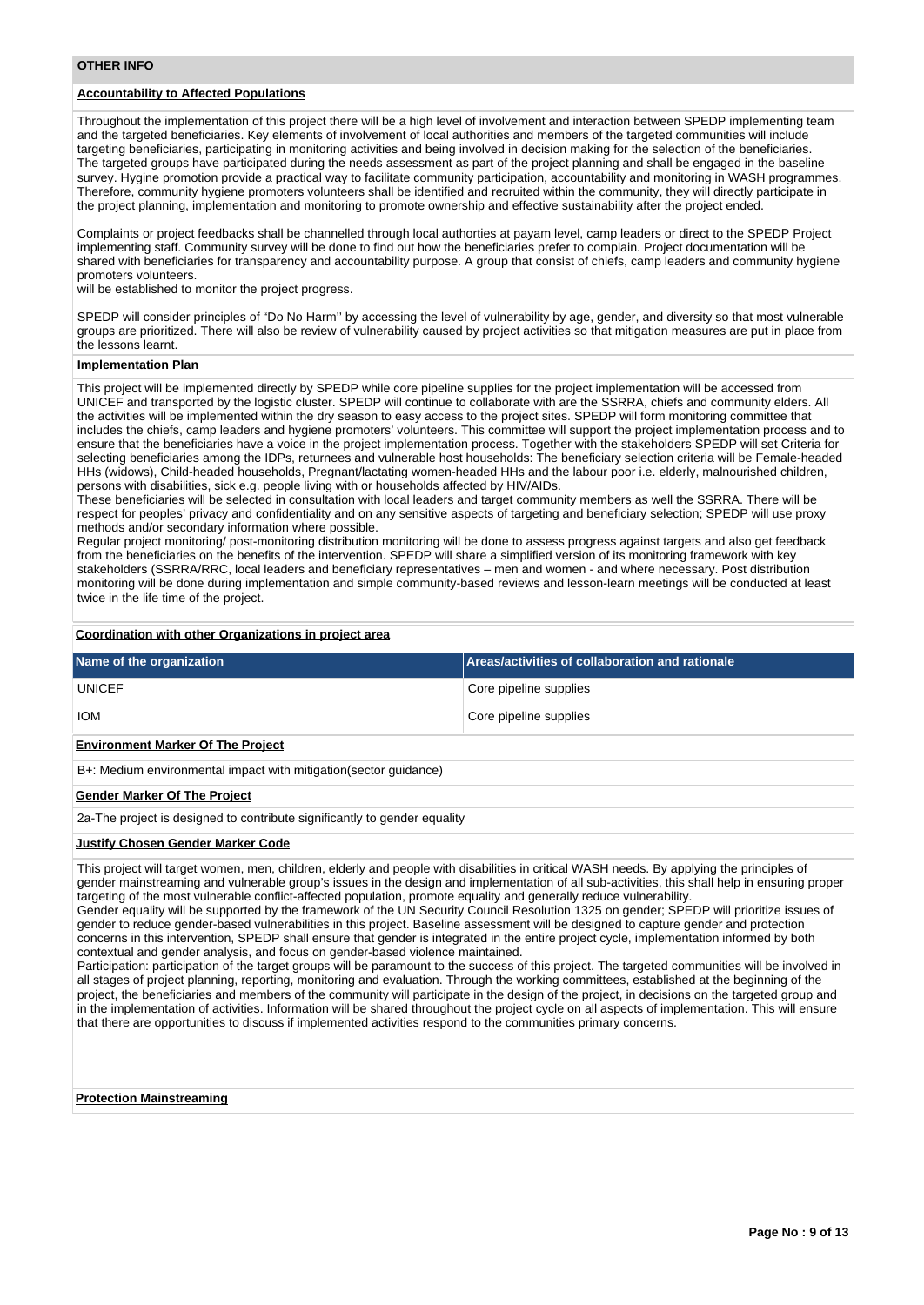SPEDP recognizes that protection of women, children, the elderly and persons with disabilities is critical in effective humanitarian response planning and implementation. Therefore, protection shall be a priority cross cutting issue in this intervention. By applying the principles of protection in the design and implementation of all sectors, this shall help in ensuring proper targeting of the most vulnerable conflict-affected population, promote equality and generally reduce vulnerability. SPEDP will also include protection principles in the project cycle i.e. level of vulnerability by age, gender, and diversity assessed, most vulnerable groups prioritized and protection principles included, review vulnerability caused by project activities and implement mitigation measures and also identify lessons learnt. Besides, SPEDP will also incorporate protection principles and indicators for each sub-activity of project activities i.e. Do No Harm, Equality/Impartial access, accountability to beneficiaries and participation and empowerment. Here protection mainstreaming analysis matrix will be followed and evaluation done to inform response. Project design, implementation and monitoring will be done in accordance with SPEDP approach to gender and child protection outlined in HR policy. The project will seek to mitigate risks of vulnerable populations throughout the project cycle by considering programming impacts on vulnerable IDP and host community.. The project will promote involvement of women, who are marginalised to participate in economic productive activities across all the targeted populations in Guit County. Registration, monitoring and evaluation will disaggregate data by sex and age of direct beneficiaries and measure the impact of the project on women, men, girls and boys. The needs vulnerable groups will be considered throughout the project implementation and adjustments made so that they can access services. Public health campaigns to reduce on the negative impacts on environmental sanitation as well as educating the community to promote environmental conservation to reduce negative impacts of environmental degradation

#### **Country Specific Information**

## **Safety and Security**

Based on our experience upon implementation of CHF 2015 funded FSL project in Bill Payam and the rapid needs assessments, SPEDP has clear picture of the security situation in Guit and developed remedial actions for the safety of the staff. Our team in Rubkona has been working closely with the local authorities at the iO controlled areas as well as gathering security information about Guit from SSRRA Nairobi office. Currently the security situation in Guit is calm and the local people move freely to Nimni using local routes that connect through the swamps which are considered to be safe to access the project site. SPEDP Office in Rubkona and Juba will regularly monitor the security situation for the safety of the staff movement so that these activities are implemented without fear. SPEDP will recruit neutral staff that will work in Guit without any security threat. Working closely with the local authorities (SSRRA) and local people from the project site have given us strong support in implementing our projects in Guit County.

### **Access**

SPEDP has been accessing some of the Payams in Guit county through use of the local people from the PoC that move through the swamps to implement FSL project in Bill Payam. The project location has air strip in Nimni which can be used both fixed wing air craft in the dry season and Choper in all seasons. SPEDP has been transporting its supplies from Juba to Nimni through the logistic cluster. The local people are then mobilized to transport the items to the last destination. With this past experience, SPEDP will work and capacity build the local people to ensure that this intervention runs successfully. Due to the ongoing implementation of the compromise peace agreement,it is hoped that the security will stabilize and roads from Bentiu to Guit will be open where agencies can move safely without any interruption. NGOs used to move in a convoy to Guit County under escort of UNMISS peace keeoing forces, SPEDP will use such opportunity to access the project site.

#### **BUDGET**

| Code | <b>Budget Line Description</b>                                                                                                                                                                                                                                                                                                                                                                                                                                                                                                                                                                                                                                                                                                                                                                                                                                                                                                                                                     |   | D / S Quantity | <b>Unit</b><br>cost   | <b>Duration</b><br><b>Recurran</b><br>ce | $\frac{9}{6}$<br>charged<br>to CHF | <b>Total Cost</b> |  |  |  |  |
|------|------------------------------------------------------------------------------------------------------------------------------------------------------------------------------------------------------------------------------------------------------------------------------------------------------------------------------------------------------------------------------------------------------------------------------------------------------------------------------------------------------------------------------------------------------------------------------------------------------------------------------------------------------------------------------------------------------------------------------------------------------------------------------------------------------------------------------------------------------------------------------------------------------------------------------------------------------------------------------------|---|----------------|-----------------------|------------------------------------------|------------------------------------|-------------------|--|--|--|--|
|      | <b>Staff and Other Personnel Costs</b>                                                                                                                                                                                                                                                                                                                                                                                                                                                                                                                                                                                                                                                                                                                                                                                                                                                                                                                                             |   |                |                       |                                          |                                    |                   |  |  |  |  |
| 1.1  | Project Coordinator                                                                                                                                                                                                                                                                                                                                                                                                                                                                                                                                                                                                                                                                                                                                                                                                                                                                                                                                                                | D | 1 <sup>1</sup> | 2,000<br>.00          | 6                                        | 2500.00<br>$\frac{0}{0}$           | 3,000.00          |  |  |  |  |
|      | This project coordinator is responsible for SPEDP projects in Guit and Rubkhona field locations and will be supported by the<br>WASH Project Officer, Hygiene promoter and local field staffs at the payams level in their respective counties. The roving project<br>Coordinator will report to the Head office in Juba and the Sub-Office for Unity State coordinating all Greater UpperNile Region<br>Projects. He is stationed at Bentiu Humanitarian Hub. The project Coordinator will be paid a salary contribution of 30% of his<br>gross salary of \$2000. Salary will be calculated according to SPEDP HR requirements.                                                                                                                                                                                                                                                                                                                                                   |   |                |                       |                                          |                                    |                   |  |  |  |  |
| 1.2  | <b>WASH Project Officer</b>                                                                                                                                                                                                                                                                                                                                                                                                                                                                                                                                                                                                                                                                                                                                                                                                                                                                                                                                                        | D |                | $1 \mid 1,500$<br>.00 |                                          | 6 10000.00<br>$\%$                 | 9,000.00          |  |  |  |  |
|      | The WASh Projec Officer will be responsible in supervising and monitoring the progress of WASH activities and quality of project<br>implementation in accordance with the plan. She/he manages documentation, in accordance with the donor's directives and the<br>department standards. She/he manages the implementing team (contractors), trains volunteers participating in the project.<br>She/he cooperates with partners partaking in the same project. Oversees proper utilization of the material resources in the<br>project. Cooperates with the stakeholders/beneficiaries during each of the planning stages and in project implemetion, on the<br>level of Mission activity. Collaborate with international NGOs, governmental institutions, local NGOs, local government as well as<br>representing SPEDP in County and State WASH cluster forums.<br>He/she will receive 100% of his/her salary from the project calculated in accordance with SPEDP requirements. |   |                |                       |                                          |                                    |                   |  |  |  |  |
| 1.3  | Hygiene promotion Officer                                                                                                                                                                                                                                                                                                                                                                                                                                                                                                                                                                                                                                                                                                                                                                                                                                                                                                                                                          | D |                | $1 \mid 1,200$<br>.00 |                                          | 6 10000.00<br>$\frac{9}{6}$        | 7,200.00          |  |  |  |  |
|      | The Hygiene Promotion Officer will ensure efficient and effective community mobilisation, sensitisation and participation of<br>targeted communities through community meetings. He will work closely with the WASH Project Officer and Community<br>facilitators/mobilisers. He/she will train and supervise the work of hygiene promoter' volunteers for effective dissemination of<br>hygiene messages in the camp and to the broader host community. He/she will be paid 100% of his/her salary from the project.                                                                                                                                                                                                                                                                                                                                                                                                                                                              |   |                |                       |                                          |                                    |                   |  |  |  |  |
| 1.4  | <b>Field Finance Officer</b>                                                                                                                                                                                                                                                                                                                                                                                                                                                                                                                                                                                                                                                                                                                                                                                                                                                                                                                                                       | D | $\mathbf{1}$   | 1,200<br>.00          | 6                                        | 5000.00<br>$\frac{9}{6}$           | 3,600.00          |  |  |  |  |
|      | The Field Finance Officer will oversee all administration, human resources, logistics and financial aspects of the project. He/she<br>will be paid a salary contribution of 50% from his/her gross salary of $$1,200$ .                                                                                                                                                                                                                                                                                                                                                                                                                                                                                                                                                                                                                                                                                                                                                            |   |                |                       |                                          |                                    |                   |  |  |  |  |
| 1.5  | <b>Field Logistic Officer</b>                                                                                                                                                                                                                                                                                                                                                                                                                                                                                                                                                                                                                                                                                                                                                                                                                                                                                                                                                      | D | $\mathbf{1}$   | 1,200<br>.00          | 6                                        | 5000.00<br>%                       | 3,600.00          |  |  |  |  |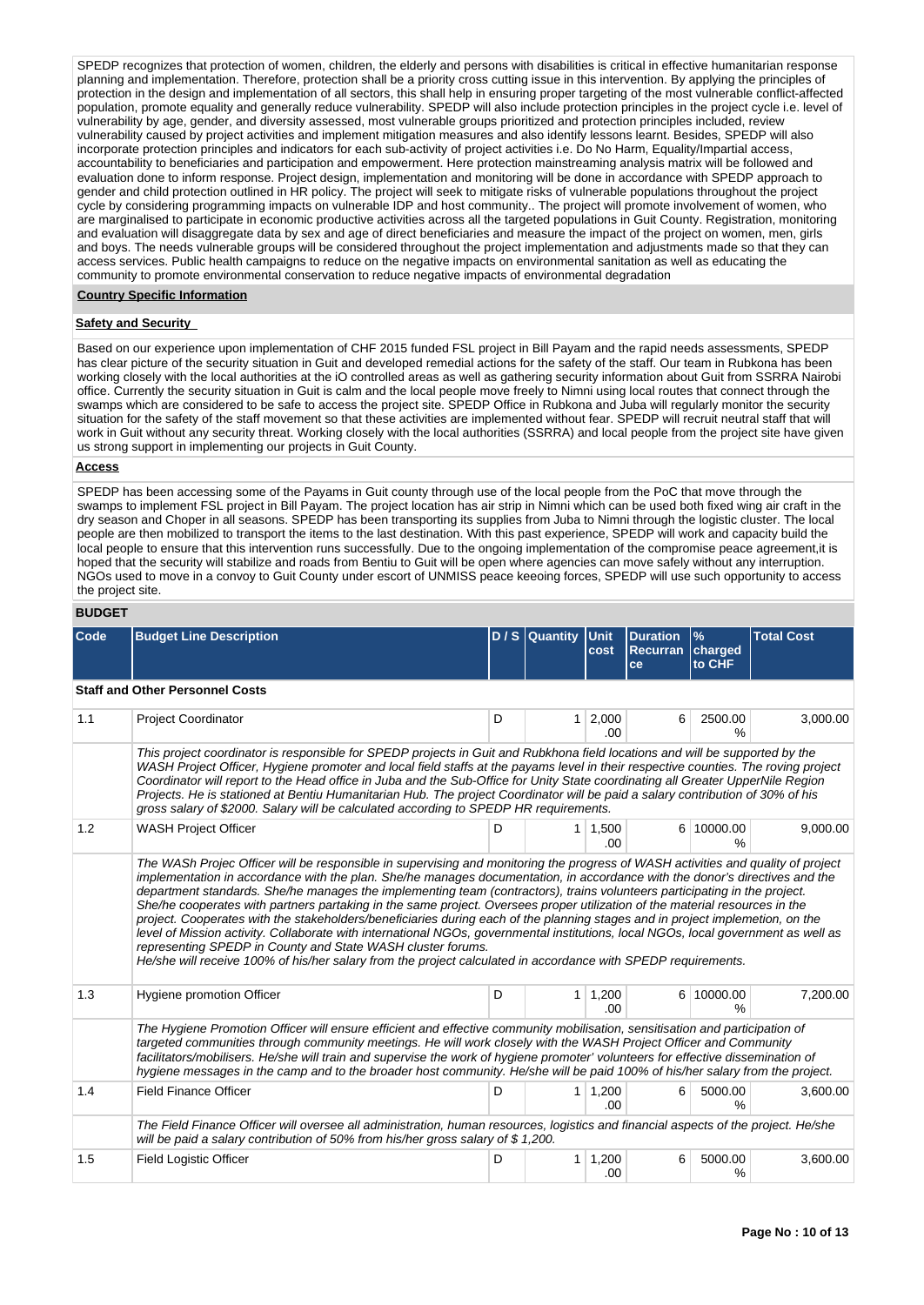|      | The Field Logistics Officer will be responsible for management of supply chain systems and support procedures for inventory<br>taking and storekeeping, including receiving supplies, storage and dispatch of supplies, and usage of SPEDP local assets. He<br>will assist in sourcing for quotations and negotiating prices, terms, delivery and after sales services with vendors. He/she will<br>receive a salary contribution of 50% of his/her gross salary of \$1,200.                                                                                                                                                                                                                                                                                                                                                                                                                                                                                                                    |   |                 |                               |   |                    |           |  |
|------|-------------------------------------------------------------------------------------------------------------------------------------------------------------------------------------------------------------------------------------------------------------------------------------------------------------------------------------------------------------------------------------------------------------------------------------------------------------------------------------------------------------------------------------------------------------------------------------------------------------------------------------------------------------------------------------------------------------------------------------------------------------------------------------------------------------------------------------------------------------------------------------------------------------------------------------------------------------------------------------------------|---|-----------------|-------------------------------|---|--------------------|-----------|--|
| 1.6  | WASH Manager                                                                                                                                                                                                                                                                                                                                                                                                                                                                                                                                                                                                                                                                                                                                                                                                                                                                                                                                                                                    | D |                 | $1 \mid 2,500$<br>.00         | 6 | 2000.00<br>℅       | 3,000.00  |  |
|      | The Program Manager who is based in Juba will provide technical and program support to the field team. In collaboration with the<br>M&E Officer and will be involved in the design of the project baseline as well as providing technical support to the design of the<br>monitoring and evaluation tools. He will also play a critical role in coordination with other agencies involved in similar projects<br>within the region and advocating for complementary interventions based on feedback from the project team. The Program<br>Manager will be responsible for ensuring that regular monitoring is carried out in a timely manner and providing both written and<br>verbal reports on a regular basis. He will also be responsible for establishing and maintaining a relationship with the HR and<br>Finance team, local authorities and ensuring sufficient involvement from other community members. He will receive a salary<br>contribution of 20% of his gross pay of \$2,500. |   |                 |                               |   |                    |           |  |
| 1.7  | Director                                                                                                                                                                                                                                                                                                                                                                                                                                                                                                                                                                                                                                                                                                                                                                                                                                                                                                                                                                                        | S |                 | $1 \overline{)3,500}$<br>.00. | 6 | 1500.00<br>$\%$    | 3,150.00  |  |
|      | He will be coordinating between the Donor and the field team for smooth implementation of the project. He will receive a salary<br>contribution of 15% of \$3,500 gross salary.                                                                                                                                                                                                                                                                                                                                                                                                                                                                                                                                                                                                                                                                                                                                                                                                                 |   |                 |                               |   |                    |           |  |
| 1.8  | <b>Operation Manager</b>                                                                                                                                                                                                                                                                                                                                                                                                                                                                                                                                                                                                                                                                                                                                                                                                                                                                                                                                                                        | D |                 | $1 \mid 2,800$<br>.00         | 6 | 1500.00<br>$\%$    | 2,520.00  |  |
|      | He will be facilitating procurement of supplies from Juba as well as financial requests for the field team. He will receive a salary<br>contribution of 15% of \$2,800 gross salary.                                                                                                                                                                                                                                                                                                                                                                                                                                                                                                                                                                                                                                                                                                                                                                                                            |   |                 |                               |   |                    |           |  |
| 1.9  | Accountant                                                                                                                                                                                                                                                                                                                                                                                                                                                                                                                                                                                                                                                                                                                                                                                                                                                                                                                                                                                      | S |                 | 1 2.800<br>.00                | 6 | 1500.00<br>%       | 2,520.00  |  |
|      | Responsible for the financial ledgers and financial accountabilities. Receive 15% contribution of \$2,800 gross salary.                                                                                                                                                                                                                                                                                                                                                                                                                                                                                                                                                                                                                                                                                                                                                                                                                                                                         |   |                 |                               |   |                    |           |  |
| 1.10 | M&E Officer                                                                                                                                                                                                                                                                                                                                                                                                                                                                                                                                                                                                                                                                                                                                                                                                                                                                                                                                                                                     | D |                 | $1 \mid 1,800$<br>.00         | 6 | 2000.00<br>%       | 2,160.00  |  |
|      | The M&E Officer will be involved in the design of the project baseline as well as providing technical support to the design of the<br>monitoring and evaluation tools. He/she will be responsible for ensuring that regular monitoring is carried out in a timely manner<br>and providing both written and verbal reports on a regular basis                                                                                                                                                                                                                                                                                                                                                                                                                                                                                                                                                                                                                                                    |   |                 |                               |   |                    |           |  |
|      | <b>Section Total</b>                                                                                                                                                                                                                                                                                                                                                                                                                                                                                                                                                                                                                                                                                                                                                                                                                                                                                                                                                                            |   |                 |                               |   |                    | 39,750.00 |  |
|      | <b>Supplies, Commodities, Materials</b>                                                                                                                                                                                                                                                                                                                                                                                                                                                                                                                                                                                                                                                                                                                                                                                                                                                                                                                                                         |   |                 |                               |   |                    |           |  |
| 2.1  | Repair/rehabilitation of broken hand pumps                                                                                                                                                                                                                                                                                                                                                                                                                                                                                                                                                                                                                                                                                                                                                                                                                                                                                                                                                      | D |                 | 10 800.0<br>$\Omega$          |   | 1 10000.00<br>℅    | 8,000.00  |  |
|      | Mapping of hand pumps to be repaired, Incentives for 5 pump mechanics and food allowances, transportation of hand pump<br>spare parts to the field site.                                                                                                                                                                                                                                                                                                                                                                                                                                                                                                                                                                                                                                                                                                                                                                                                                                        |   |                 |                               |   |                    |           |  |
| 2.2  | Local transport for distribution of materials to support<br>construction of household shared latrines                                                                                                                                                                                                                                                                                                                                                                                                                                                                                                                                                                                                                                                                                                                                                                                                                                                                                           | D | 1 <sup>1</sup>  | 500.0<br>0                    |   | 3 10000.00<br>$\%$ | 1,500.00  |  |
|      | These materials include: slabs, latrine digging kits, sand bags, tarpulin sheets, module, Emergency Latrine and Bathroom<br>construction materials                                                                                                                                                                                                                                                                                                                                                                                                                                                                                                                                                                                                                                                                                                                                                                                                                                              |   |                 |                               |   |                    |           |  |
| 2.3  | Local tranport for distribution of hygiene items, buckets and<br>water purification products                                                                                                                                                                                                                                                                                                                                                                                                                                                                                                                                                                                                                                                                                                                                                                                                                                                                                                    | D | 1               | 500.0<br>0                    |   | 3 10000.00<br>℅    | 1,500.00  |  |
|      | 360 boxes of soap, 3000 hygiene kits, underwear etc                                                                                                                                                                                                                                                                                                                                                                                                                                                                                                                                                                                                                                                                                                                                                                                                                                                                                                                                             |   |                 |                               |   |                    |           |  |
| 2.4  | Reproduction of IEC materials                                                                                                                                                                                                                                                                                                                                                                                                                                                                                                                                                                                                                                                                                                                                                                                                                                                                                                                                                                   | D | 50 <sup>1</sup> | 30.00                         |   | 1 10000.00<br>℅    | 1,500.00  |  |
|      | Brochures 45pcs=\$360, Fliers 14Pcs=\$ 700, Posters 6pcs=880                                                                                                                                                                                                                                                                                                                                                                                                                                                                                                                                                                                                                                                                                                                                                                                                                                                                                                                                    |   |                 |                               |   |                    |           |  |
| 2.5  | Community mobilization meetings                                                                                                                                                                                                                                                                                                                                                                                                                                                                                                                                                                                                                                                                                                                                                                                                                                                                                                                                                                 | D | 1               | 500.0<br>0                    |   | 1 10000.00<br>℅    | 500.00    |  |
|      | Refreshment and lunch                                                                                                                                                                                                                                                                                                                                                                                                                                                                                                                                                                                                                                                                                                                                                                                                                                                                                                                                                                           |   |                 |                               |   |                    |           |  |
| 2.6  | Workshops for 18 hygiene promotion volunteers                                                                                                                                                                                                                                                                                                                                                                                                                                                                                                                                                                                                                                                                                                                                                                                                                                                                                                                                                   | D | 18              | 20.00                         |   | 5 10000.00<br>%    | 1,800.00  |  |
|      | Training materials (Note books, flip chats, marker pens, mask tapes), feeding and refreshment                                                                                                                                                                                                                                                                                                                                                                                                                                                                                                                                                                                                                                                                                                                                                                                                                                                                                                   |   |                 |                               |   |                    |           |  |
| 2.7  | Formation and training/refresher to water source management<br>committees (7 members)                                                                                                                                                                                                                                                                                                                                                                                                                                                                                                                                                                                                                                                                                                                                                                                                                                                                                                           | D | 70              | 5.00                          |   | 5 10000.00<br>%    | 1,750.00  |  |
|      | Training materials (Note books, flip chats, marker pens, mask tapes), feeding and refreshment                                                                                                                                                                                                                                                                                                                                                                                                                                                                                                                                                                                                                                                                                                                                                                                                                                                                                                   |   |                 |                               |   |                    |           |  |
| 2.8  | Refresh training for community based pump mechanics - 2<br>people per borehole                                                                                                                                                                                                                                                                                                                                                                                                                                                                                                                                                                                                                                                                                                                                                                                                                                                                                                                  | D | 20              | 5.00                          |   | 5 10000.00<br>℅    | 500.00    |  |
|      | Training materials (Note books, flip chats, marker pens, mask tapes), feeding and refreshment                                                                                                                                                                                                                                                                                                                                                                                                                                                                                                                                                                                                                                                                                                                                                                                                                                                                                                   |   |                 |                               |   |                    |           |  |
| 2.9  | Hygiene promotion activities                                                                                                                                                                                                                                                                                                                                                                                                                                                                                                                                                                                                                                                                                                                                                                                                                                                                                                                                                                    | D |                 | 3 700.0<br>0                  |   | 1 10000.00<br>%    | 2,100.00  |  |
|      | hygiene sessions, household trainings and households visits                                                                                                                                                                                                                                                                                                                                                                                                                                                                                                                                                                                                                                                                                                                                                                                                                                                                                                                                     |   |                 |                               |   |                    |           |  |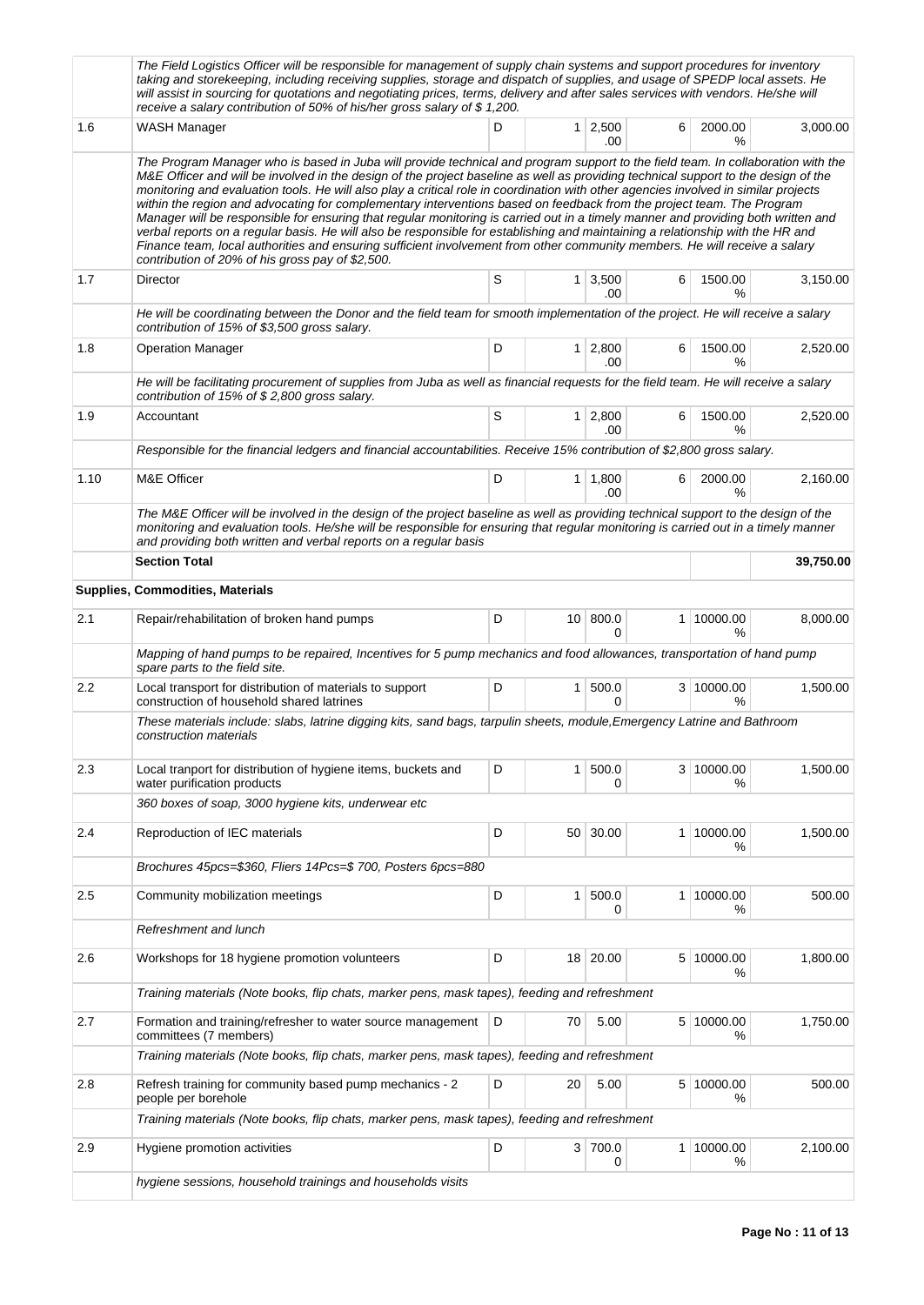| 2.10          | Hygiene promoters volunteers incentives for 20 days work                                                                  | D                             | 18             | 10.00                 |                | 20 10000.00<br>% | 3,600.00  |  |  |
|---------------|---------------------------------------------------------------------------------------------------------------------------|-------------------------------|----------------|-----------------------|----------------|------------------|-----------|--|--|
|               | Household monitoring visits, hygiene promotion sessions, assist in distribution of hygine and sanitation items            |                               |                |                       |                |                  |           |  |  |
| 2.11          | Food allowance for stakeholders (local authorities) during<br>distribution of WASH items                                  | D<br>11 <sup>1</sup><br>40.00 |                |                       |                | 3 10000.00<br>%  | 1,320.00  |  |  |
|               | County and Payam WASH Officers=2, SSRRA at County and Payam=2, Payam Director=1, local chiefs=3 and camp leaders=3        |                               |                |                       |                |                  |           |  |  |
| 2.12          | Hire of security personal guarding WASH items at project site                                                             | 2 200.0<br>D<br>0             |                |                       |                |                  |           |  |  |
|               | Taking care of WASH items in the store and distribution site                                                              |                               |                |                       |                |                  |           |  |  |
| 2.13          | Monitoring and supervision of WASH activities                                                                             | D                             | 2 <sup>1</sup> | 200.0<br>0            | 2 <sup>1</sup> | 10000.00<br>%    | 800.00    |  |  |
|               | M&E team from Juba Office                                                                                                 |                               |                |                       |                |                  |           |  |  |
| 2.14          | Printing of Visibility T. shirts and caps                                                                                 | D                             |                | 100 10.00             | $\mathbf{1}$   | 10000.00<br>%    | 1,000.00  |  |  |
|               | Printing of T. shirts and caps                                                                                            |                               |                |                       |                |                  |           |  |  |
|               | <b>Section Total</b>                                                                                                      |                               |                |                       |                |                  | 27,070.00 |  |  |
| Equipment     |                                                                                                                           |                               |                |                       |                |                  |           |  |  |
| 3.1           | Motorbike                                                                                                                 | D                             | $\mathbf{1}$   | 6,000<br>.00          | 1 <sup>1</sup> | 10000.00<br>%    | 6,000.00  |  |  |
|               | The two motorbikes will be procured to facilitate movement of the project officers in implementation of the project.      |                               |                |                       |                |                  |           |  |  |
| 3.2           | Mobile internet services                                                                                                  | D                             |                | 2 473.0<br>0          | 1 <sup>1</sup> | 10000.00<br>%    | 946.00    |  |  |
|               | Procurement of modems and units for the modems                                                                            |                               |                |                       |                |                  |           |  |  |
|               | <b>Section Total</b><br>6,946.00                                                                                          |                               |                |                       |                |                  |           |  |  |
| <b>Travel</b> |                                                                                                                           |                               |                |                       |                |                  |           |  |  |
| 5.1           | Flight for SPEDP Senior Officers                                                                                          | D                             | 3 <sup>1</sup> | 400.0                 |                | 3 10000.00       | 3,600.00  |  |  |
|               |                                                                                                                           |                               |                | 0                     |                | %                |           |  |  |
|               | Two way flight for the Project coordinator, WASH Manager, WASH Project Officer, M&E Officer and Hygiene Promoter Officer. |                               |                |                       |                |                  |           |  |  |
| 5.2           | Local transport hire for field staff                                                                                      | D                             | $\mathbf{1}$   | 800.0<br>0            |                | 3 10000.00<br>%  | 2,400.00  |  |  |
|               | Hire of vehicle for long field trips.                                                                                     |                               |                |                       |                |                  |           |  |  |
| 5.3           | Per diems                                                                                                                 | D                             | 5              | 25.00                 |                | 30 10000.00<br>℅ | 3,750.00  |  |  |
|               | Food allowances for the field based staff responsible for the project implementation.                                     |                               |                |                       |                |                  |           |  |  |
| 5.4           | First aid drugs (kits)                                                                                                    | D                             |                | 5 60.00               |                | 3 10000.00<br>℅  | 900.00    |  |  |
|               | First aid kits (drugs) for the field staff.                                                                               |                               |                |                       |                |                  |           |  |  |
|               | <b>Section Total</b>                                                                                                      |                               |                | 10,650.00             |                |                  |           |  |  |
|               | <b>General Operating and Other Direct Costs</b>                                                                           |                               |                |                       |                |                  |           |  |  |
| 7.1           | Office Rent in Rubokona                                                                                                   | D                             | 1              | 1,500<br>.00          | 6              | 5000.00<br>℅     | 4,500.00  |  |  |
|               | Office rent contribution in Rubokona                                                                                      |                               |                |                       |                |                  |           |  |  |
| 7.2           | Office rent contribution Juba office                                                                                      | D                             |                | $1 \mid 2,500$<br>.00 | 6              | 2000.00<br>%     | 3,000.00  |  |  |
|               | 25% contribution for rent of Juba office                                                                                  |                               |                |                       |                |                  |           |  |  |
| 7.3           | Motorbikes maitenance and fuel                                                                                            | D                             | $\mathbf{1}$   | 200.0<br>0            |                | 3 10000.00<br>℅  | 600.00    |  |  |
|               | 100% maintenance and fuel for the field motorbikes                                                                        |                               |                |                       |                |                  |           |  |  |
| 7.4           | Office stationaries and printing                                                                                          | D                             | $\mathbf{1}$   | 250.0<br>0            |                | 3 10000.00<br>℅  | 750.00    |  |  |
|               | Office stationaries in the field                                                                                          |                               |                |                       |                |                  |           |  |  |
| 7.5           | <b>Bank Charges</b>                                                                                                       | D                             | $\mathbf{1}$   | 63.98                 | 3 <sup>1</sup> | 10000.00<br>%    | 191.94    |  |  |